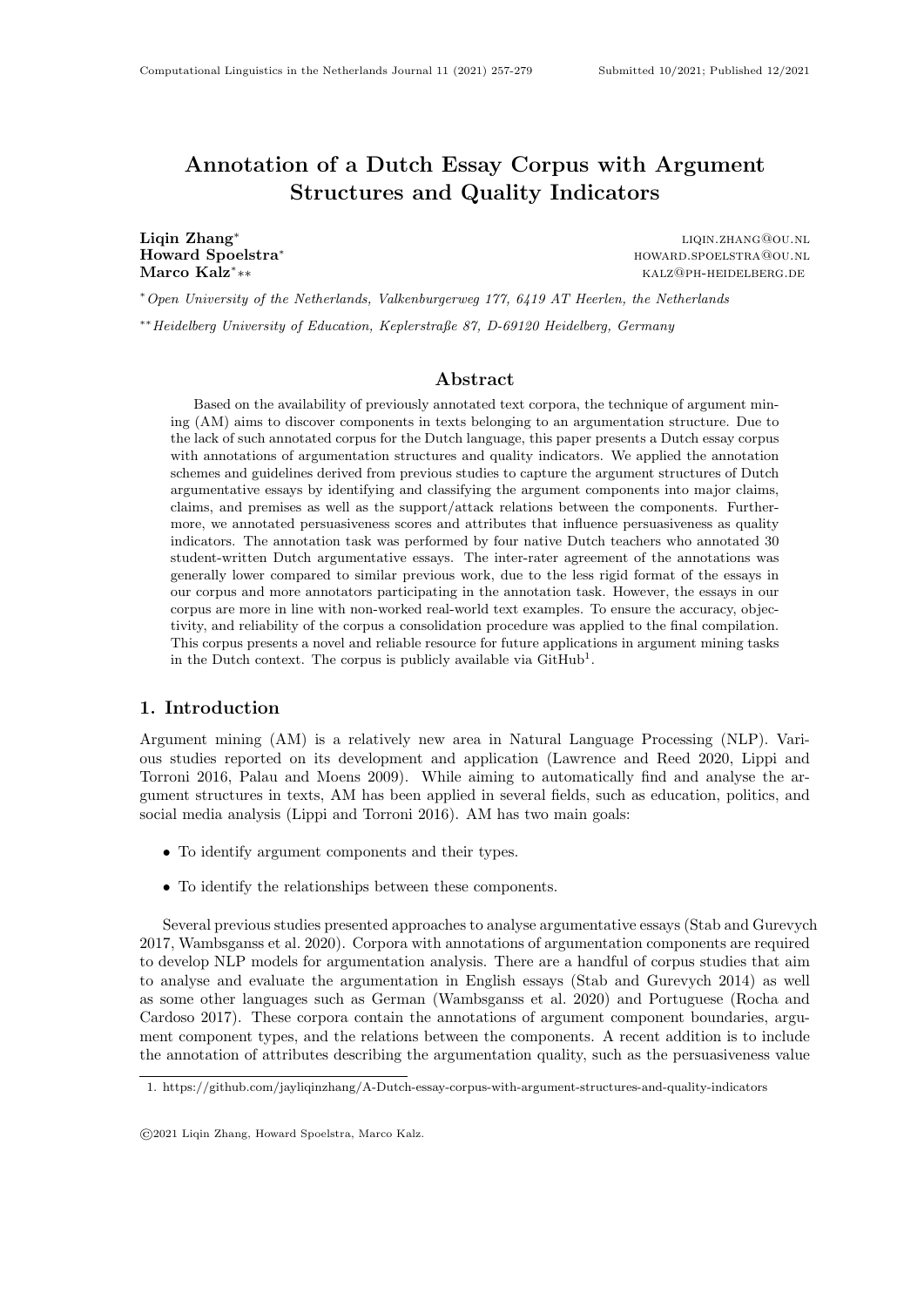of an argument (Carlile et al. 2018) and argumentation-related attributes (Gao et al. 2019, Ke et al. 2019). However, such corpora are not available for the Dutch language.

In earlier work (Zhang et al. 2020), we trained a model with an automatically generated Dutch corpus based on the method proposed by Eger et al. (2018) (See Section 2.4 for the detail of this method). The model is implemented as a deep learning network as in Eger et al. (2017) and is capable of identifying the argument structures in Dutch essays. However, the lack of suitable, more fully annotated Dutch corpora restricts the further development of automatic argument analysis of Dutch essays. Therefore, we report on creating and assessing the annotation quality of a Dutch corpus with annotated argument components, relations, and argument component quality indicators in this article. We recruited four native Dutch speakers to participate in an annotation task to annotate 30 Dutch essays. The main contribution of our study is to provide the first Dutch essay corpus for argumentation analysis.

## 2. Related work

In this section, we explore related work regarding the annotation of arguments and annotation schemes. We also introduce and explore related work about annotating argument quality and annotated corpora in non-English contexts.

#### 2.1 Annotation of argumentation and annotation schemes

Stab and Gurevych (2014) proposed an annotation scheme to annotate the argument structures of argumentative essays. In their scheme, an argumentative essay exhibited a common structure and the aim of the scheme was to capture the argumentative discourse structure by identifying argument components and classify their types into major claims, claims and premises. Additionally, they defined relations between components: a component "supports" or "attacks" another component. Using this scheme, the authors compiled an annotated corpus using 90 essays from Essayforum<sup>2</sup> and expanded it to 402 essays later on (Stab and Gurevych 2017). Other researchers adopted this method to compile corpora from essays in different languages, such as Portuguese (Rocha and Cardoso 2017), Russian (Fishcheva and Kotelnikov 2019) and German (Wambsganss et al. 2020).

Another scheme was used by Fisas et al. (2016) and Lauscher et al. (2018) to compile a corpus of scientific papers called the Dr Inventor corpus. For this corpus, the scheme consisted of assigning a tag to every sentence in terms of a rhetorical category (such as challenge, background and approach), citation purpose (criticism and comparison), scientific discourse (disadvantage and advantage), and argument components (own claim, background claim, and data component). Visser et al. (2021) annotated the reasoning patterns in the corpus of the televised election in the U.S. from 2016. Their annotation scheme was designed based on the taxonomy from Walton et al. (2008) and the periodic table of arguments from Wagemans (2016). The taxonomy by Walton et al. (2008) was an empirical classification based on conventional argument practice. There were 60 argumentation schemes types in the taxonomy, and these types were classified as reasoning, source-based arguments, and applying rules to cases. In the periodic table from Wagemans (2016), the scheme types were classified as first/second-order, predicate/subject, and propositions of fact, value, and policy.

A relevant work in the Dutch context was from Van Der Vliet et al. (2011) and Redeker et al. (2012). The authors compiled a corpus containing persuasive Dutch texts of fundraising letters and commercial advertisements with the annotation of discourse structures based on the classic rhetorical structure theory (RST) analysis (Mann and Thompson 1988).

<sup>2.</sup> https://essayforum.com/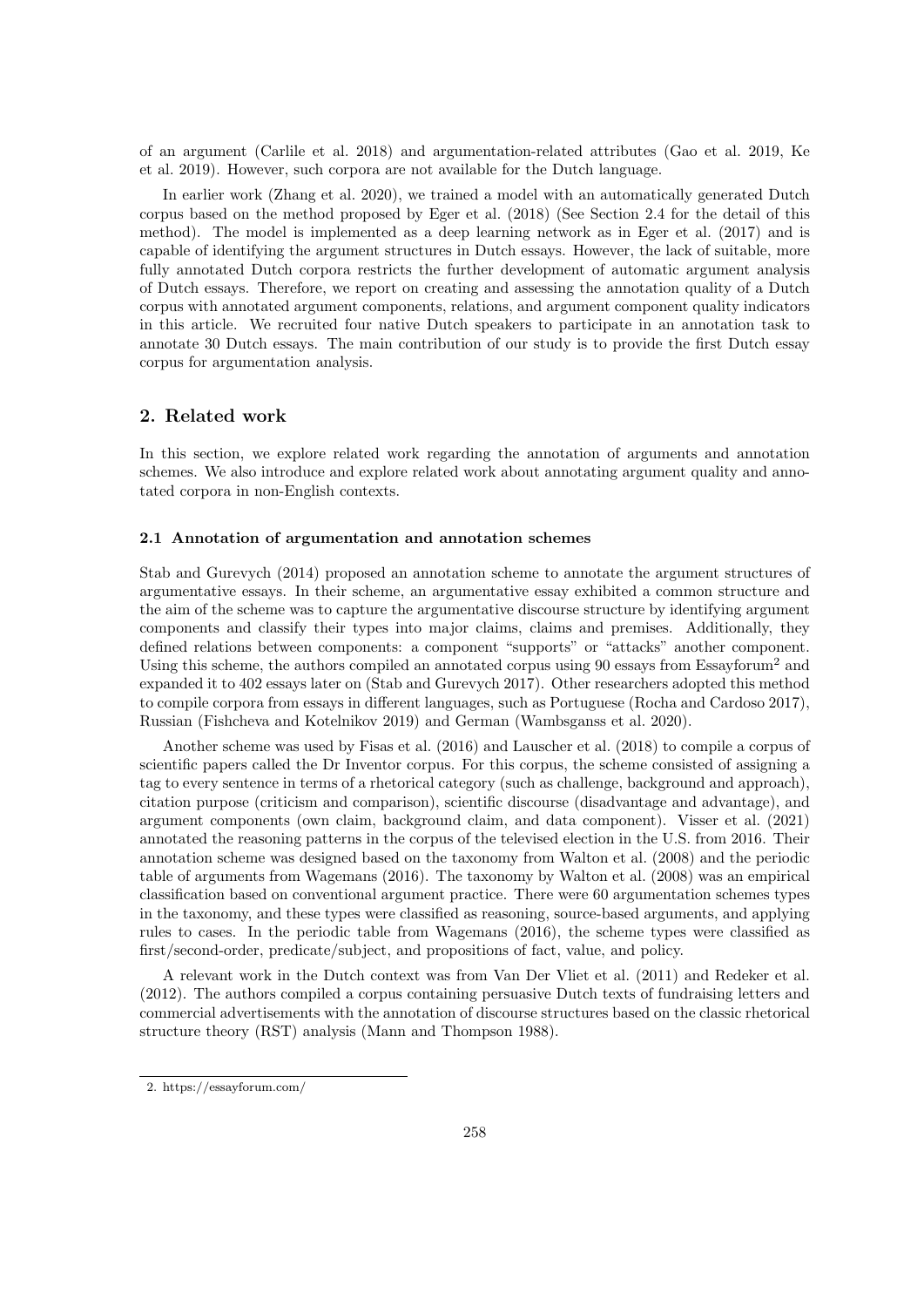## 2.2 Annotation of argumentation quality

Recently researchers started to include quality indicators of argument components in their models. Some focused on scoring the quality of the arguments of various topics in large-scale settings by ranking the arguments within a subject (Gretz et al. 2020, Habernal and Gurevych 2016, Toledo et al. 2019, Toledo-Ronen et al. 2020). The arguments stood for themselves without context in the argument-ranking dataset, and they were written to argue for a given topic. Several corpora were compiled for writing-support occasions. On top of the Stab and Gurevych (2014) corpus, Carlile et al. (2018) annotated the quality of the annotated argument components. Specifically, the persuasiveness scores of the identified arguments components were annotated along with the attributes that describe the persuasiveness, such as specificity, eloquence, evidence etc. Apart from persuasiveness, Ke et al. (2019) selected essays from the International Corpus of Learner English (ICLE) corpus (Granger et al. 2009) to evaluate the strengths of the statements after summarising the arguments in an essay. The researchers designed a rubric containing attributes to measure the arguability, specificity, clarity etc. Being inspired by the argument scoring attributes of Gallagher et al. (2015) and Ferretti and Lewis (2019), Gao et al. (2019) recently designed a rubric for annotating the argument quality on student essays. The researchers conducted a pilot annotation task to annotate the essay content into summary content units, elementary discourse units, and their alignments. The argument quality within the above corpora was practical-based, which meant the argumentation qualities were evaluated holistically (the overall quality) or analytically (the attributes relevant to the argumentation). Other studies attempted to assess the quality based on a taxonomy extracted from more fine-grained argumentation theories (Lauscher et al. 2020, Wachsmuth et al. 2017).

## 2.3 Corpora in other languages

Based on the argumentation theory of Freeman (2011), Peldszus and Stede (2015) annotated the argument structures in a collection of more than 100 short German texts, written as a response to trigger questions, with standpoint and justification. Rocha and Cardoso (2017) annotated the argumentative discourse units identified in Portuguese opinion articles from a news article collection, while Li et al. (2017) annotated the argument components in Chinese hotel reviews based on the annotation scheme of Stab and Gurevych (2014). Iida et al. (2007) annotated the predicate-argument relations in Japanese texts from the Kyoto Text Corpus and the GDA-Tagged Corpus. Regarding quality annotation of corpora, we could not find similar work in languages other than English.

## 2.4 Alternative corpus generation method

Considering the heavy workload to manually create annotated corpora for various languages, Eger et al. (2018) and Rocha et al. (2018) proposed to apply machine translation and a tag-projection algorithm to transfer the available corpora in a language (e.g. English) to other languages automatically. Recently Toledo-Ronen et al. (2020) used this approach to create multilingual datasets. The datasets were applicable for the argument mining tasks of stance classification, evidence detection and argument quality assessment for multilingual context. We also applied this method to generate a Dutch essay corpus to develop a model for argument component identification, on which we reported in Zhang et al. (2020).

## 3. Data source

The CSI corpus is one of the few publicly available Dutch essay corpora (Verhoeven and Daelemans 2014). It contains 209 essays with an average length of 1126 words. They are written by native Dutch speakers who took Dutch proficiency courses at the University of Antwerp. The original corpus is compiled for author profiling, containing the meta-data of the authors, including age, gender, region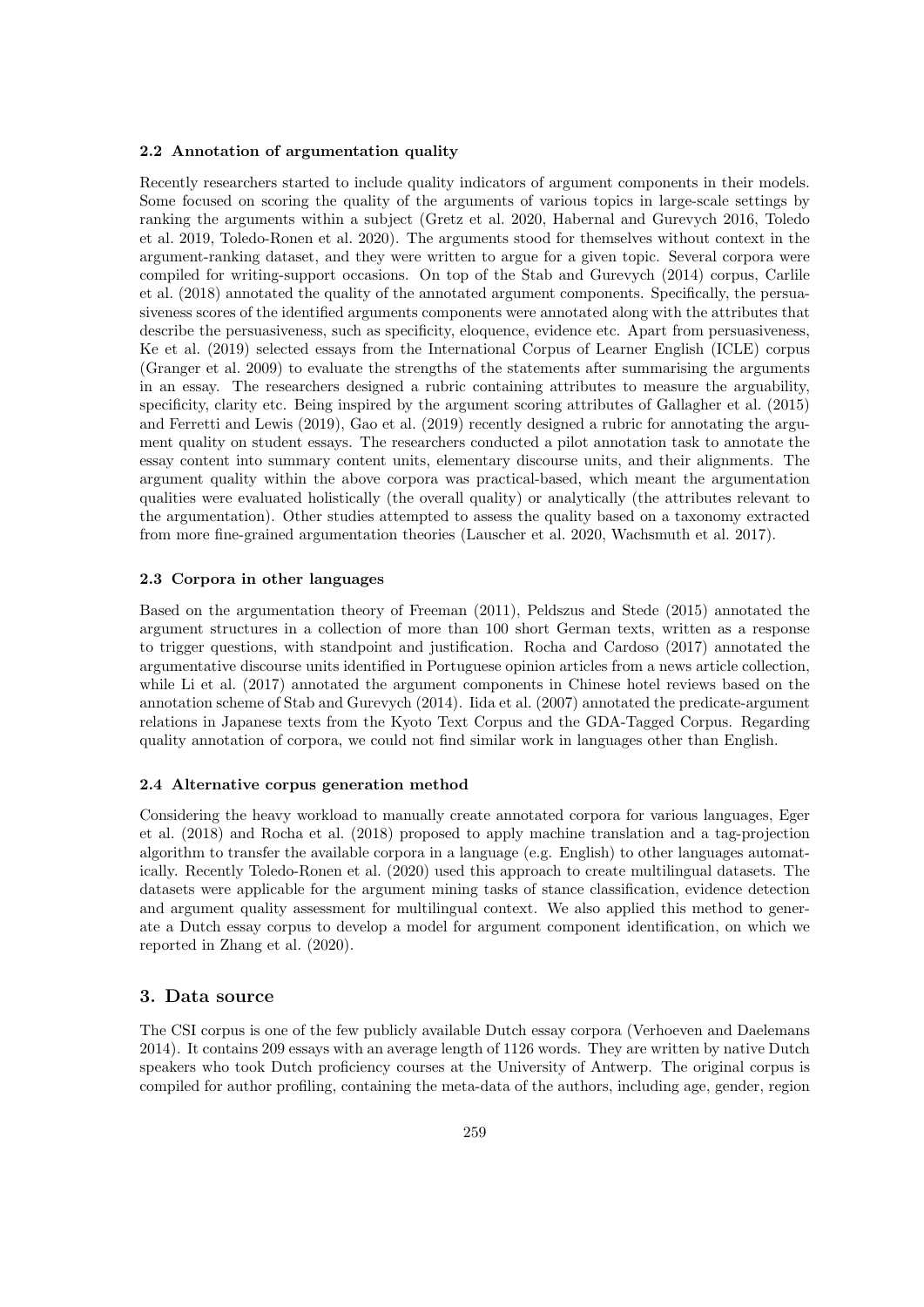of origin, personality, and sexual orientation. Besides that, grades are given to the essays indicating their quality, although the scoring criterion is not mentioned.

When selecting our source essays, our sampling strategy was to choose the essays whose length were similar to the annotated essay corpus of Stab and Gurevych (2014) and Wambsganss et al. (2020). Moreover, the essays with higher grades were preferred as the holistic quality of an essay was correlated to its argumentation features, such as the number of arguments in an essay (Ghosh et al. 2016). As a result, we decided to select 30 essays shorter than 700 words from the CSI corpus, considering the size of the task. The selected texts covered several subjects as presented in Table 1.

While the essays used in the corpus of Stab and Gurevych (2014) are in a "five-paragraph"<sup>3</sup> format as described in the Purdue Online Writing Lab (Purdue 2021), our Dutch essays are not written in such format. For instance, an essay starts with a story that leads to the topic, or an example in the middle of an essay is described with many words. It is also possible that an author spontaneously writes a new paragraph to describe an example, a background story, or an argument, thereby complicating the annotation task, model development and subsequent accuracy of automatic component identification.

| Subjects                                 | A mount |
|------------------------------------------|---------|
| Unemployment benefits                    |         |
| The quotas for women in the workplace    |         |
| Homosexuality                            | 3       |
| Ecological footprint                     | 2       |
| Civil servants wearing religious symbols | 2       |
| Happiness                                | 2       |
| Organ donation                           | 2       |
| Strike                                   |         |
| Costs of higher education                |         |
| Secondary education reform               |         |
| Lower BAC limit for the young driver     |         |
| European union                           |         |
| Longer work and mental health.           |         |

Table 1: The subjects addressed in the selected essays.

## 4. Annotation schemes applied

We apply the annotation scheme of Stab and Gurevych  $(2014)$  to annotate the argument components and their relations in our Dutch essays since it has been commonly applied for annotating essays. As for annotating quality, our annotations are based on the quality rubric from Carlile et al. (2018) because their quality annotation schemes are based on the annotated argument components in the corpus of Stab and Gurevych (2014).

Figure 1 presents an argumentative essay as in a tree structure, including the quality attributes of each component type. The aim of the annotation task is equivalent to constructing a tree by identifying the argument components, classifying their types, and identifying the relations between the components. In the next sub-sections, the tree structures and the annotation are explained in detail.

<sup>3.</sup> A "Five-paragraph" essay starts with a clear and precise statement of the author stance, which is followed by three body paragraphs presenting the evidential supports of the stance. Finally a conclusion or summary is drawn in the last paragraph.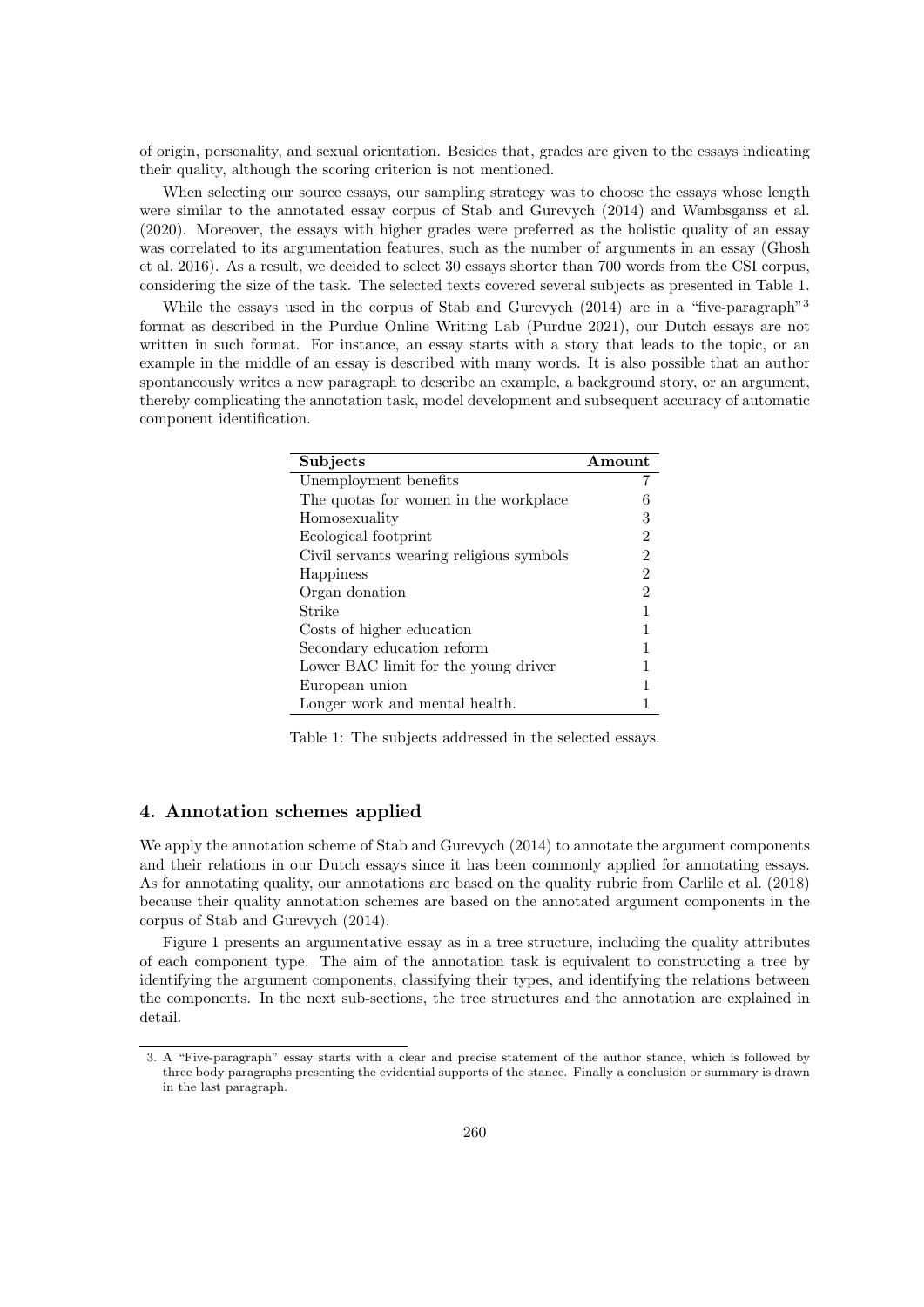

Figure 1: The structure of an argumentative essay with the quality indicators of various types of argument components. \*When the "Major Claim" is not clearly present, an annotator will identify a "Topic" component. It will be explained in the later section in detail.

## 4.1 Annotating the argumentation components and their structure

According to the annotation scheme by Stab and Gurevych (2014), a major claim in an argumentative essay is accompanied by a set of claims and premises. A claim is a statement by the author that supports or objects to the major claim. A premise is a reason to persuade the readers to accept the other argument components.

## 4.1.1 Annotating argument components and types

An argument component is a node in an argumentation tree. The component is a sentence or part of a sentence containing the elements to construct a complete argument. For instance,

Een groot nadeel van de kranten voor een euro is dat [ze bomvol informatie staan waar jij als lezer waarschijnlijk zo goed als niets aan hebt].

 $(A)$  great drawback of the one-euro newspaper is that  $(A)$  are packed with information for which you, as a reader, most probably have no use.

The example above is a complete sentence, while the section in bold is an argument component explaining the weakness of one-euro newspapers. The words before the argument component do not belong to argumentative content. Please note that an identified component is not necessary a well-formed sentence due to the particular word order in Dutch (for instance, the verb is perhaps at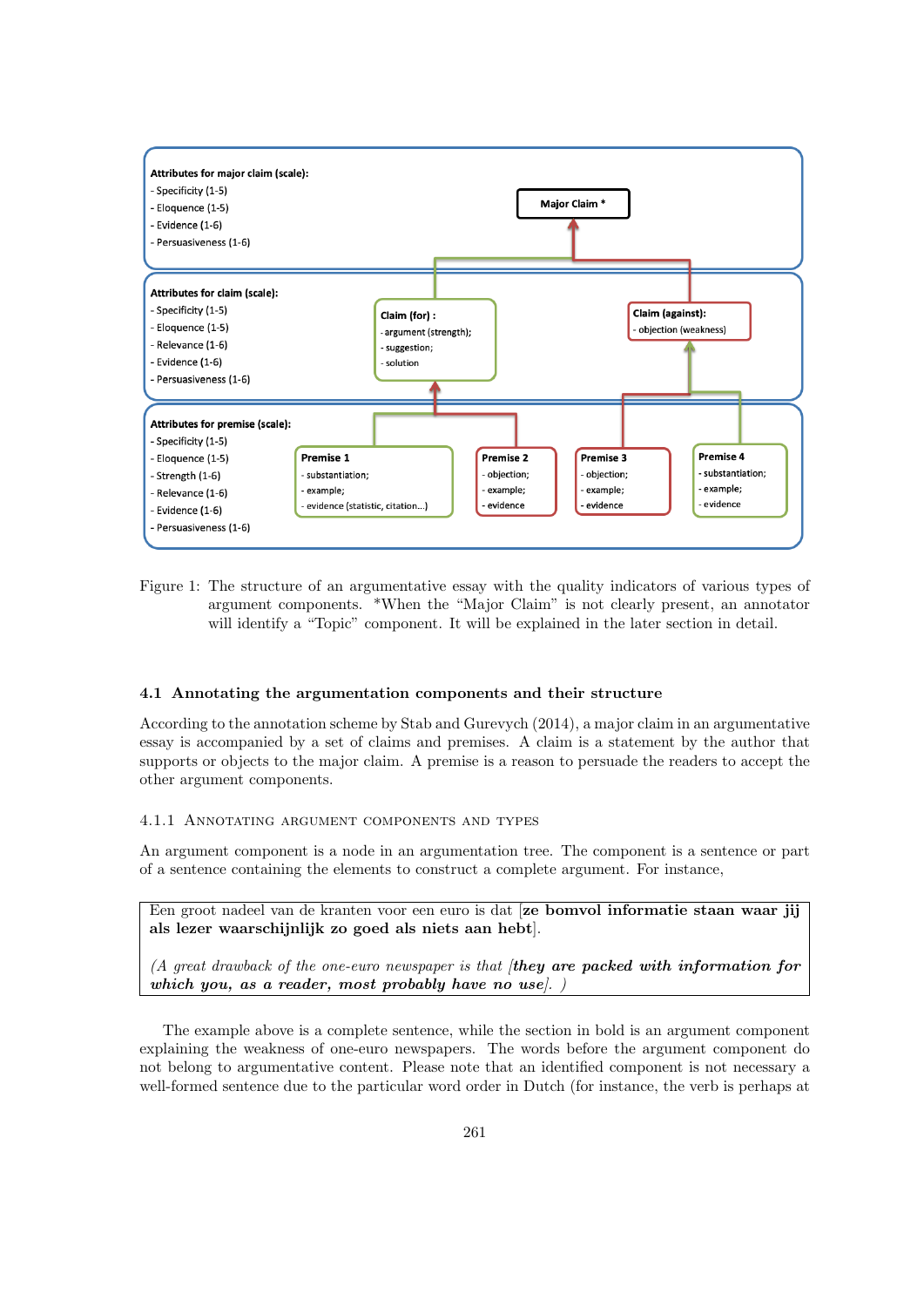the end of the component if it is a subordinate clause in a complete sentence). This does, however, not influence the usefulness of the corpus for argument component detection.

To ensure consistency in further analysis, our annotators should follow particular rules when defining argument boundaries. For instance, the punctuation at the end of the component should not be included, and an argument component should not be a loose phrase but should contain all words to potentially create a well-formed Dutch sentence or clause (but disregarding punctuation)<sup>4</sup>.

Argument components are classified into one of the component types: major claim, claim, or premise. As illustrated in Figure 1, the major claim in the top layer is the stance of the essay, and it is directly supported by at least one claim. A claim in the second layer is explained by at least one premise, while a premise is explained by at least one other premise or none if it is the leaf node (the end of an argument).

The stance of the author may be not clearly presented in the essay. It means that the "Major Claim" in the figure is not always clearly present in real world examples which leading to problems for annotators to identify it. Instead of not including such essays, we require the annotators to identify the component or sentence describing the essay's main topic and label it as "Topic". This identified topic component is regarded as a "weak" major claim, meaning that this component mentions the information of the subject of the essay but do not clearly state the polarity of the author. The purpose is to ensure the annotators can still annotate the claims and premises related to the topic. In this case, the claims in the essay are the arguments explaining the positive or negative side of the "Topic", allowing us to include essays without a clear major claim in our corpus.

#### 4.1.2 Annotating argument component relations

The argument relations refer to the edges between nodes in the argumentation tree. An edge is directional, representing whether a child supports or attacks its parent. Figure 2 presents a simple complete argument containing only one claim (a supportive argument, objection, etc. to the major claim), one premise (a substantiation, example, or other content that explains the claim), and the directional edge (support or attack) connecting the premise to the claim. In most essays, a more complex complete argument includes more than one premise pointing to a claim and possibly one or more premises supporting or attacking other premises.



Figure 2: A simple complete argument.

The relation between a claim and a major claim is annotated as "for" and "against", indicating whether a claim supports or attacks the major claim. A relation pair of  $\langle claim, premise \rangle$  or  $\langle$  premise, premise  $>$  is annotated as "support" or "attack". Usually, the major claim and claim(s) are not in the same paragraph. Thus, it is possible to create a relation of 'for' and 'against' across paragraphs, which is also the case in the corpora used in earlier research with essays in a structured format. However, in our case, the "support" and "attack" relations were also across paragraphs

<sup>4.</sup> See Appendix A for the details of the rules to be applied while annotating.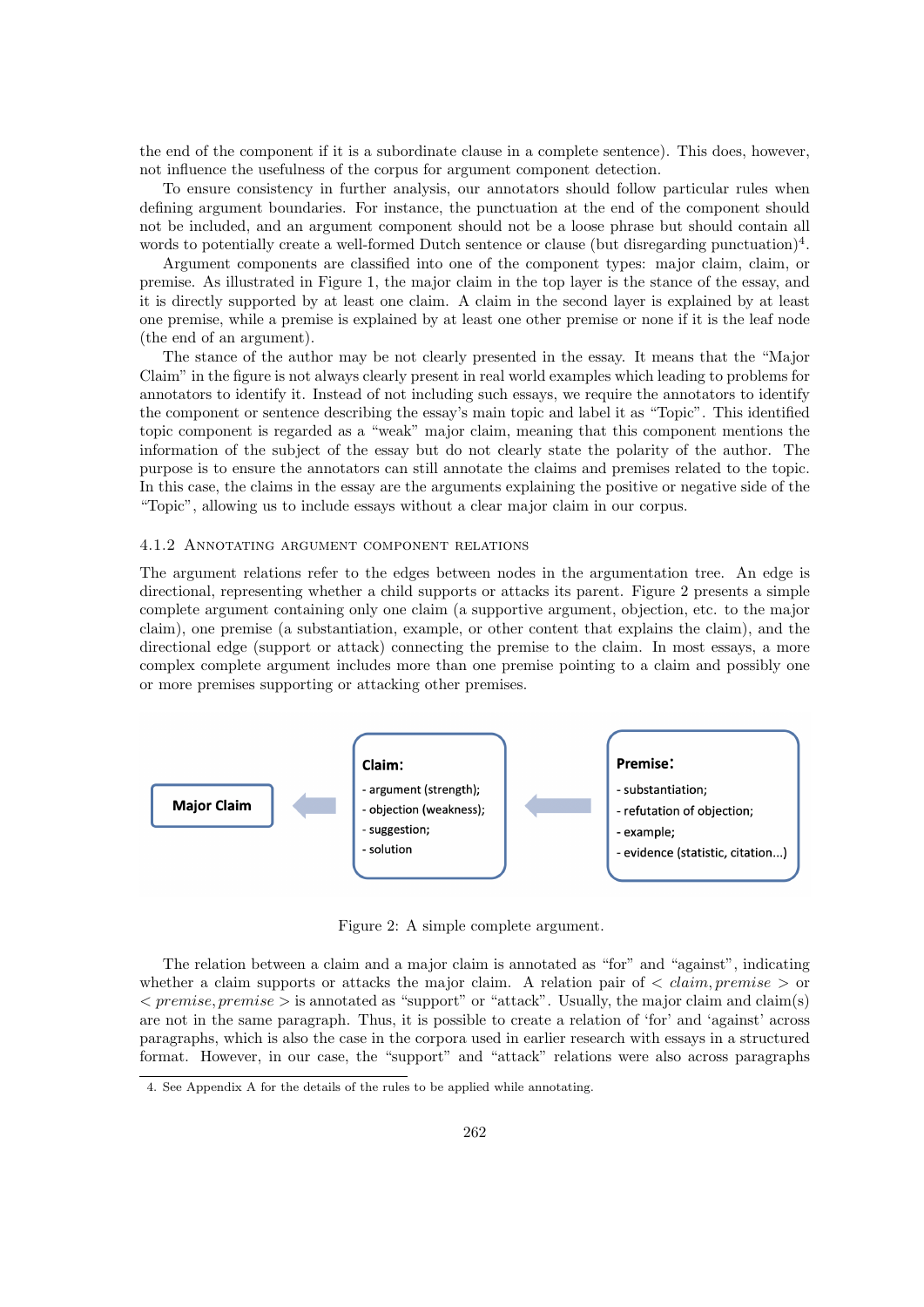because of the less well-structured source essays. This is not the case in the corpora with standard formatted essays, as they require that a complete argument is constructed within one paragraph.

### 4.2 Annotating argument component quality

Carlile et al. (2018) propose an annotation scheme for argument component quality and a rubric for scoring the argument component quality. Argument quality is defined as the persuasiveness of the argument components based on related attributes impacting the persuasiveness. For our annotations, we select the quantitative attributes from the rubric of Carlile et al. (2018). They are specificity, eloquence, strength, relevance, and evidence. As shown in Table 2, persuasiveness is scored on a scale of 1 to 6 (where 1 is low and 6 is high), while the attributes relevant to the persuasiveness are scored 1 to 5 or 1 to 6 (where 1 is low and 5 or 6 is high).

| Attribute                                             | Scale | Applicable to | Description                                         |
|-------------------------------------------------------|-------|---------------|-----------------------------------------------------|
| Persuasiveness                                        | $1-6$ | MC, C, P      | How persuasive the component is.                    |
|                                                       |       |               |                                                     |
| Group 1: describe the component                       |       |               |                                                     |
| Specificity                                           | $1-5$ | MC, C, P      | How detailed and specific the statement is.         |
| Eloquence                                             | $1-5$ | MC, C, P      | How well the idea is presented.                     |
| Strength                                              | $1-6$ | P             | How well a single statement contributes to persua-  |
|                                                       |       |               | siveness.                                           |
| Group 2: describe the relationship between components |       |               |                                                     |
| Relevance                                             | $1-6$ | C. P          | The relevance of the statement to the parent state- |
|                                                       |       |               | ment.                                               |
| Evidence                                              | $1-6$ | MC, C, P      | How well the supporting statements support their    |
|                                                       |       |               | parent.                                             |

Table 2: Summary of the quality attributes adapted from Carlile et al. (2018) (MC: Major Claim, C: Claim, P: Premise).

We divide the attributes into two groups. The attributes in Group 1 describe the properties of an argument component itself, while the attributes in Group 2 describe the relationships between the components and the connected components. Depending on the characteristics of the component types, the attributes applied to each type vary accordingly.

## 4.3 Annotation procedure

Figure 3 presents the workflow of the annotation procedure. First, we wrote an annotation guideline, set up an online annotation environment, and then recruited the participants for preparation. The participants in our task were called annotators. The annotators annotated the argument components and types in the essays via BRAT, an online annotation tool (Stenetorp et al. 2012). As it was impossible to start annotating the relations between components without a corpus containing the finalised argument components and type annotations, we consolidated the corpus (resolving differences between annotations) before the annotators annotated relations between components. Similarly, quality could not be annotated without a second consolidation step in which we consolidated the annotated argument components and relations. In the end, a corpus with annotated argument components, types, relations, and qualities was compiled. Figure 3 also explains each stage in detail.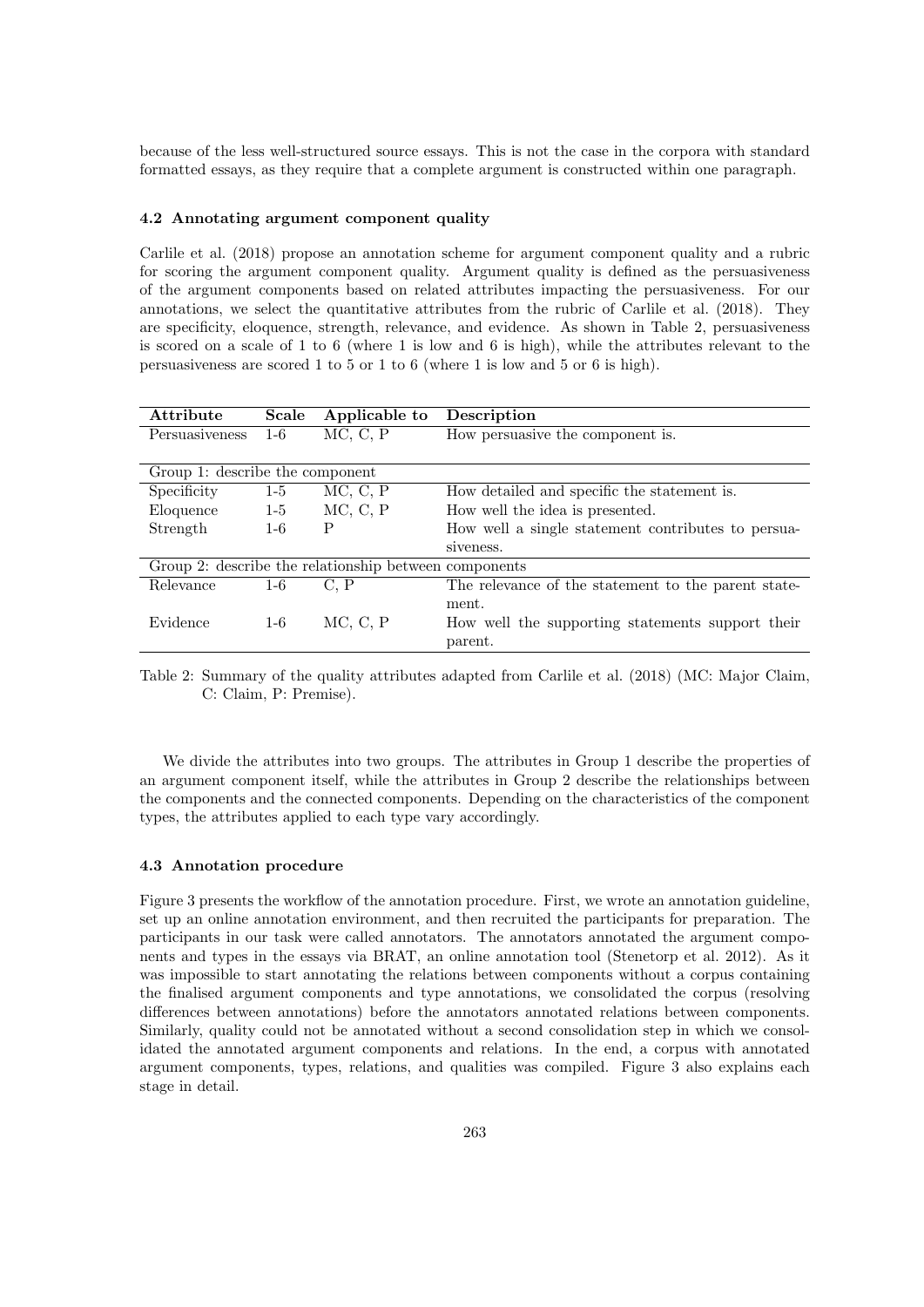

Figure 3: The workflow of the annotation task.

Preparation: We recruited four native Dutch speakers who were teachers in secondary or higher education institutions. Each annotator received a compensation of 300 Euro to finish the annotation task. Before the annotation task, an annotation guideline was written based on the guideline from Stab and Gurevych (2014). The guideline included the description of the task, the introduction of the relevant concepts of argumentation and the rules to be applied during annotation. We used BRAT as the annotation environment, a popular tool for various annotation tasks (Stenetorp et al. 2012). The tool was set up online and publicly available with assigned anonymous accounts so that the annotators could work on the task remotely in their own time. To prepare the annotators for their task, we arranged online meetings to explain the task, the tool, the workflow, and other helpful information.

Annotating argument components: A training meeting was arranged for each annotator, introducing the annotation guideline and the instruction to use BRAT in detail. To ensure that the annotators understood the annotation rule and the annotation satisfied the annotation requirement, we conducted a pre-study: every annotator annotated five selected identical essays from the collection of 30 essays, and we discussed the annotation results of these five essays with each annotator. After the pre-study, the annotators annotated the remaining 25 essays. We monitored the annotated essays carefully to fix any technical annotation mistakes. For instance, it was a common mistake that the final letter of an argument component was not selected in an annotation.

Consolidating annotation of argument components: After the four annotators finished annotating the argument components individually, their individual work was consolidated into one annotation following a majority voting principle. In case of a tie, the authors decided on the final annotation. By this approach, we ensured the final annotation was the result of considering the opinions of the four annotators and a fifth person (the author) to guarantee annotation quality and correctness.

Annotating and consolidating relations between argument components: The consolidated corpus resulting from the previous step was presented to the annotators for annotating the relations between the components. As in the previous step, the annotators annotated the relations individually, while their results were consolidated using the majority voting system. Again, the authors decided on annotations in cases of ties. A final consolidated corpus with argument structures was thus generated.

Annotating quality: During a training meeting, the quality annotation procedure was explained to the annotators. The relation between persuasiveness and the other attributes was not mentioned to the annotators to avoid bias, so they regarded persuasiveness as an attribute like the others. The final score of an attribute in a component was the median of the four annotator scores because using the median could eliminate the extreme scores. If the median value was not an integer, the final score was determined by us. As the scoring of the attributes in Group 2 depended on the prior scoring of the attributes in Group 1, the attributes in Group 2 were scored after scoring attributes in Group 1.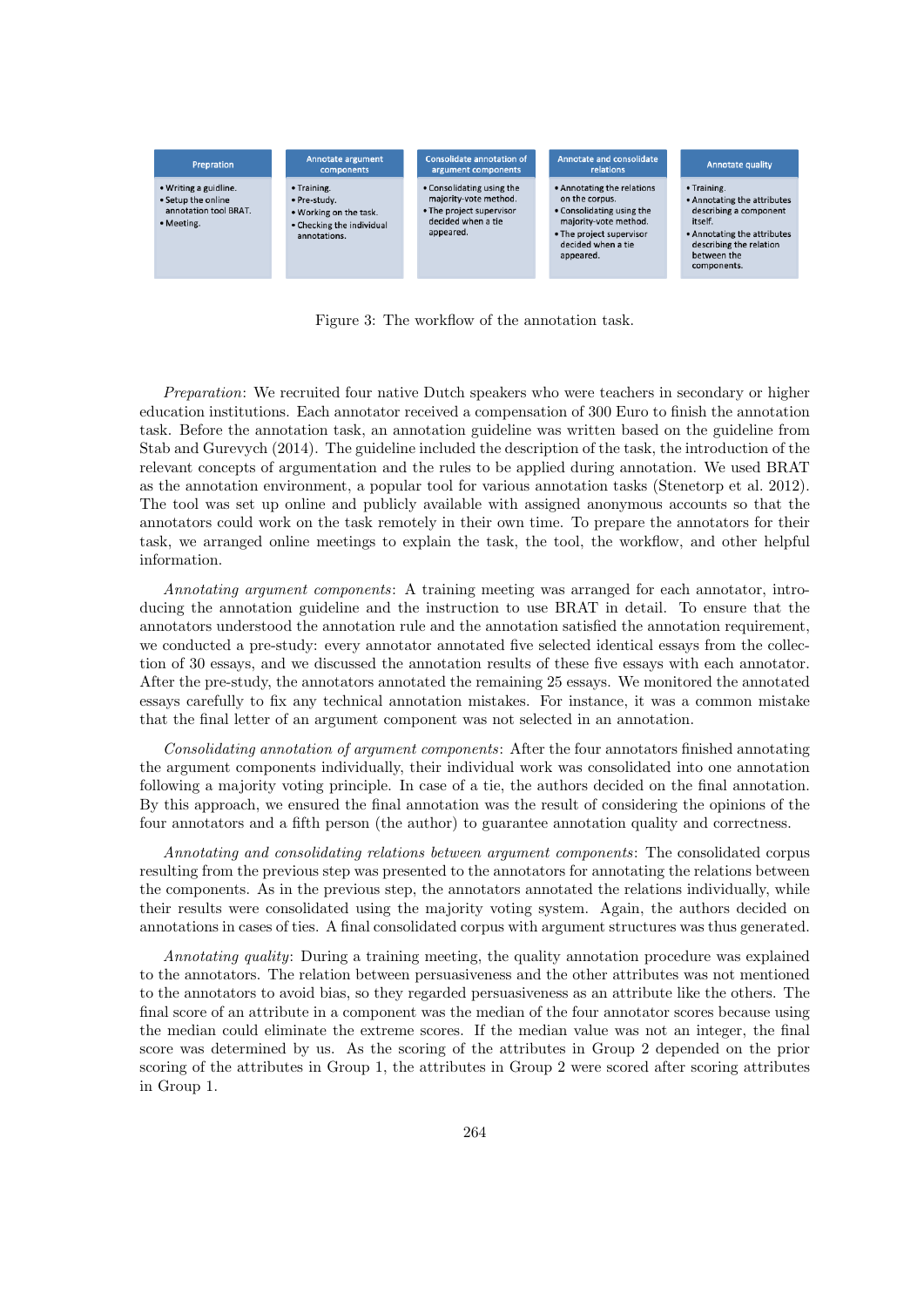## 5. Analysis of corpus annotations

We employed several inter-annotator agreement measures on the four individual sets of annotations to examine the reliability of the final corpus in order to understand how much the annotators "agreed with" each other. The outcomes were indicators of the quality of the annotation procedure and the design of the annotation guideline in accordance with the previous corpus compilation studies (Stab and Gurevych 2014, Wambsganss et al. 2020). We calculated the Inter-Annotator Agreement (IAA) on annotating the argument components, types, relations, and quality over the collective annotations of all 30 essays. Besides, we applied the confusion probability matrices (CPM) to analyse the disagreement between the four annotators.

### 5.1 Inter-annotator agreement on argument components

Before determining their types, the participants needed to decide the argument component boundaries (what exactly to select from the essay text). Therefore, we applied Krippendorff's  $\alpha_U$  (Krippendorff 2004) to measure the agreement on the component boundaries because Krippendorff's  $\alpha_U$  could consider the components boundary difference from more than two annotators. The value ranges from 0 to 1, where 0 indicates "completely disagree" and 1 indicates "completely agree". Krippendorff (2004) suggests that a value greater than 0.667 is acceptable. Table 3 shows the agreement score per argument component type. The result is the average value over all essays. The results indicate that major claim  $(\alpha_{U} = 0.403)$  receives moderate agreement. However, both the claim  $(\alpha_{U} = 0)$  and premise  $(\alpha_U = 0.203)$  scores are relatively low.

| <b>Types</b> | Krippendorff's $\alpha_U$ |
|--------------|---------------------------|
| Major claim  | 0.403                     |
| Claim        |                           |
| Premise      | $-0.203$                  |

Table 3: Krippendorff's  $\alpha_U$  of argument component boundary per type. .

For the argument component types, we calculated the agreement at the sentence level because only 1.9% of the sentences were annotated with more than one argument type. To calculate the agreement on a type, we transferred the tags on the token level to the sentence level. As a result, every sentence in an essay was assigned with a tag representing the argument type of the sentence, while "none" was assigned to a sentence when there was no argument component annotated. We employed Krippendorff's  $\alpha$  (Krippendorff 1980) and Fleiss's  $\kappa$  (Fleiss 1971), which are widely used in measuring agreements in text annotations. The results (see Table 4) show relatively low agreement values for all component types compared to previous corpus studies. The Krippendorff's  $\alpha$  values are between 0.28 and 0.37 in our case, while they are between 0.51 and 0.55 in Wambsganss et al. (2020) and between 0.66 and 0.83 in Stab and Gurevych (2014) respectively.

|            | Krippendorff's $\alpha$ | Fleiss's $\kappa$ |
|------------|-------------------------|-------------------|
| MajorClaim | 0.368                   | 0.366             |
| Claim      | 0.281                   | 0.280             |
| Premise    | 0.374                   | 0.387             |
| Overall    | 0.338                   | 0.350             |

Table 4: The Krippendorff's  $\alpha$  and Fleiss's  $\kappa$  of argument component types.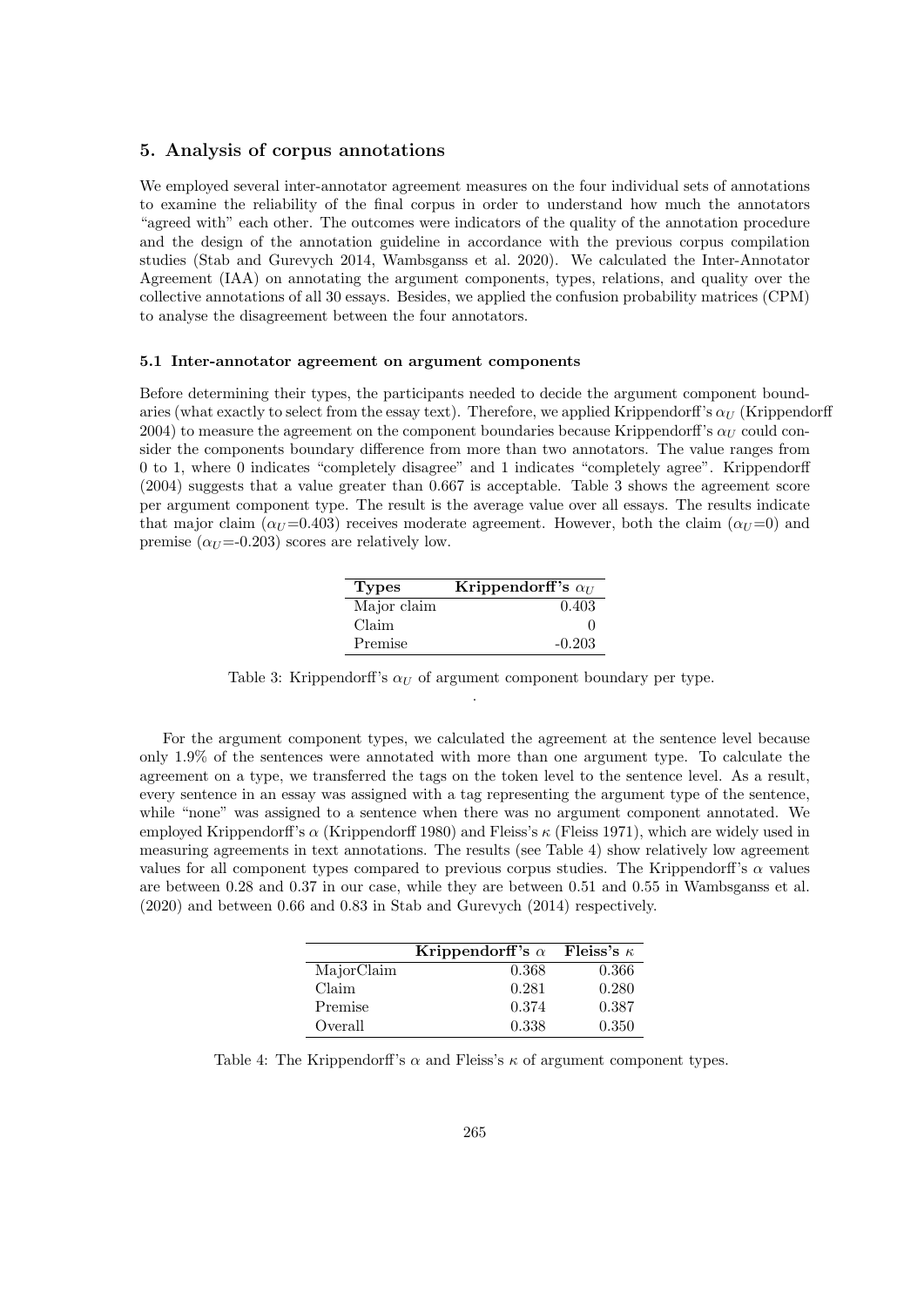#### 5.2 Inter-annotator agreement on relations between argument components

The calculation of the relation agreement was based on the annotated relation pairs against all possible valid relation pairs generated according to the annotation rules. Suppose a relation between two argument components is denoted as

$$
= r
$$

where A, B are the argument components, r is the relation. When  $r \in (support, attack)$ , it means that component B supports or attacks A. When  $r \in (none)$ , it means there is no relation from B to A. A valid pair should satisfy:  $\langle$  majorclaim, claim  $\rangle$ ,  $\langle$  claim, premise  $\rangle$ ,  $\langle$  premise, premise  $\rangle$ , or  $\langle$  majorclaim, premise  $\rangle$ .

Among all valid pairs, the proportion of the relation of the type "none", "support", or "attack" was 97.5%, 2.1%, and 0.4%, respectively. The ratio of none relations was much higher compared to previous studies. The main reason is that earlier studies defined the valid pairs inside the same paragraph (unless the pair existed between major claim and claim), while we had to define the valid pairs across paragraphs, leading to more valid pairs in our study due to the less structured nature of our essays. Krippendorff's  $\alpha$  was applied as well for IAA measurement. As a result, relations of support ( $\alpha$ =0.439) and none ( $\alpha$ =0.731) have moderate IAA, while the attack ( $\alpha$ =0.282) is relatively low. Considering the low occurrence of the attack relation, we decided to classify the relations into support and non-support only. The agreement for both support and non-support is 0.694, indicating a moderate agreement.

#### 5.3 Inter-annotator agreement on argument component quality

Table 5 presents the distribution of the scores given by each of the annotators. In general, the annotators preferred not to provide extremely low or high scores. There was one notable outlier: when scoring specificity and eloquence (on a scale of 1-5), more than 88% of the scores given by Annotator 1 were over 4, while it was only around 60% for the other annotators. We applied Krippendorff's  $\alpha$  again to calculate the agreement of the attributes. As shown in Table 6, the values are considerably lower than the results (between 0.5 to 0.9) obtained by Carlile et al. (2018). We believe this is due to the higher number of annotators involved, as the chance to see different scores gets higher. Also, various annotators may have their own standard and scoring preferences, while resolving the discrepancies is more problematic when dealing with four annotators compared to two annotators, as in Carlile et al. (2018).

| <b>Scores</b>  |          | Annotator1 Annotator2 Annotator3 |                                                              | Annotator4                                                                           |
|----------------|----------|----------------------------------|--------------------------------------------------------------|--------------------------------------------------------------------------------------|
|                |          |                                  | The attributes on the scale of 5 (specificity and eloquence) |                                                                                      |
|                | $0.1\%$  | 1.5%                             | $2.9\%$                                                      | 0.1%                                                                                 |
| $\mathfrak{D}$ | $1.1\%$  | $7.6\%$                          | 15.3%                                                        | 1.9%                                                                                 |
| 3              | $10.2\%$ | 24.1\%                           | 22.6%                                                        | 34.1%                                                                                |
|                | 38.0%    | 50.7\%                           | $18.1\%$                                                     | 58.5%                                                                                |
| 5              | 50.7%    | $16.1\%$                         | 41.0%                                                        | $5.4\%$                                                                              |
|                |          |                                  |                                                              | The attributes on the scale of 6 (persuasiveness, strength, relevance, and evidence) |
|                | $2.9\%$  | $12.2\%$                         | $5.0\%$                                                      | $9.7\%$                                                                              |
| $\overline{2}$ | $5.3\%$  | 23.6%                            | 11.0%                                                        | $2.1\%$                                                                              |
| 3              | 12.0%    | 17.6%                            | 33.7%                                                        | 18.3%                                                                                |
|                | $18.2\%$ | 26.7%                            | 29.6%                                                        | 29.1%                                                                                |
| 5              | 29.6%    | 16.7%                            | 19.9%                                                        | 32.0%                                                                                |
| 6              | 32.0%    | $3.2\%$                          | $0.8\%$                                                      | 8.8%                                                                                 |

Table 5: The distribution of the attribute scores given by each annotator.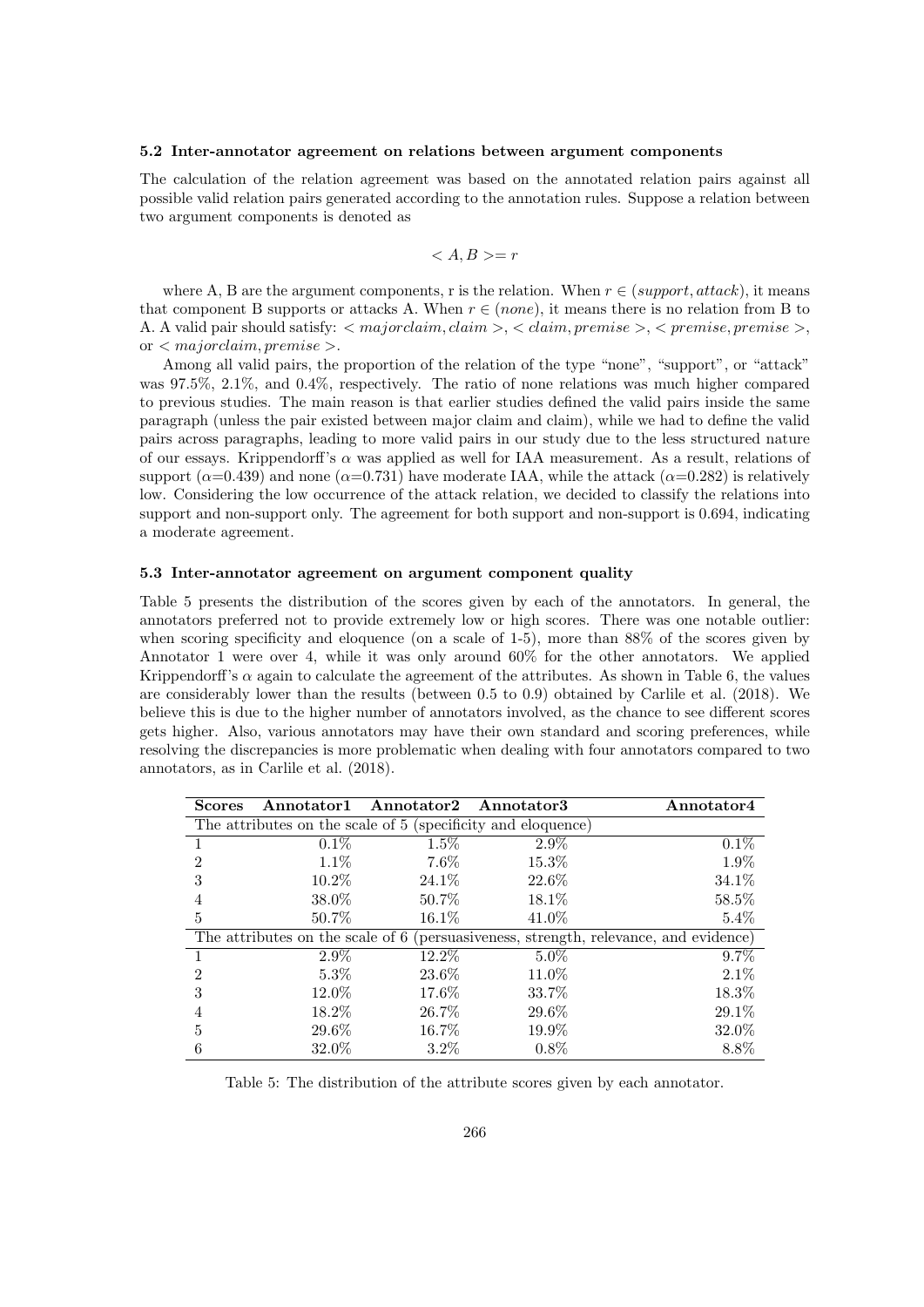| <b>Attributes</b> | Krippendorff's $\alpha$ |
|-------------------|-------------------------|
| Persuasiveness    | 0.004                   |
| Eloquence         | $-0.020$                |
| Specificity       | 0.055                   |
| Strength          | 0.206                   |
| Evidence          | 0.041                   |
| Relevance         | $-0.138$                |

Table 6: Krippendorff's  $\alpha$  of the argument component quality per attribute.

### 5.4 Annotator disagreement analysis

To analyse the disagreement between the four annotators, we applied the confusion probability matrices (CPM) proposed by Cinková et al.  $(2012)$ . CPM is the conditional probability that an annotator assigns a certain tag to an item, given that another annotator assigns the tag to that item. It is applied to analyse the disagreement of an annotation study involving more than two annotators (Stab and Gurevych 2014, Wambsganss et al. 2020). We calculated the CPM for the argument component types, relations types, and quality indicators.

Table 7 presents the CPM for the argument component types. The result shows the primary disagreement between 'none' and the argument types from 0.471 to 0.695. This implies that when an annotator assigns an argument type in a sentence, another annotator probably finds no argument component in this sentence.

|             |       | None Major claim Claim Premise |       |       |
|-------------|-------|--------------------------------|-------|-------|
| <b>None</b> | 0.545 | 0.031                          | 0.101 | 0.322 |
| Major claim | 0.695 | 0.233                          | 0.031 | 0.004 |
| Claim       | 0.464 | 0.007                          | 0.215 | 0.314 |
| Premise     | 0.471 | 0.003                          | 0.100 | 0.426 |

Table 7: Confusion probability matrix for the argument components types. The annotated "topic" is considered as "none" in this table.

When an annotator did not assign a type in a sentence (assigning "none"), the probability that another annotator also did not assign a type is over 0.545, while the probability to assign 'premise' is more than 0.322. This implies that the annotators have a relatively strong disagreement when deciding whether a sentence contains a premise or no argument. Ignoring the "none" and only focusing on the annotations of the component types, a significant disagreement is found between claim and premise (p=0.314). It is difficult to distinguish between a claim and premise because a claim becomes a premise of another claim if the latter claim is not identified by an annotator. This problem is identified by Stab and Gurevych (2014) and Wambsganss et al. (2020) as well.

We also calculated CPM between the "topic" component and other argument component types mentioned above, when the annotators did not find a clear major claim but instead annotated a "topic" component. When a component is regarded as "topic" by an annotator, the probability of another annotator assigning a major claim to the component is over 0.2, which is higher than the agreement probability  $(p=0.1)$ . It indicates that the annotators had a high disagreement in determining if a sentence was a clear major claim or not. In other words, although they identified the same component potentially describing the stance of the author, the annotators had different opinions on whether the polarity of the component was clearly recognisable.

Table 8 presents the CPM for the relation annotations, showing that the annotators had a high agreement on determining when a pair showed no relation. However, when an annotator assigned a support/attack relation, there was over 42% probability that it was assigned as "none" by another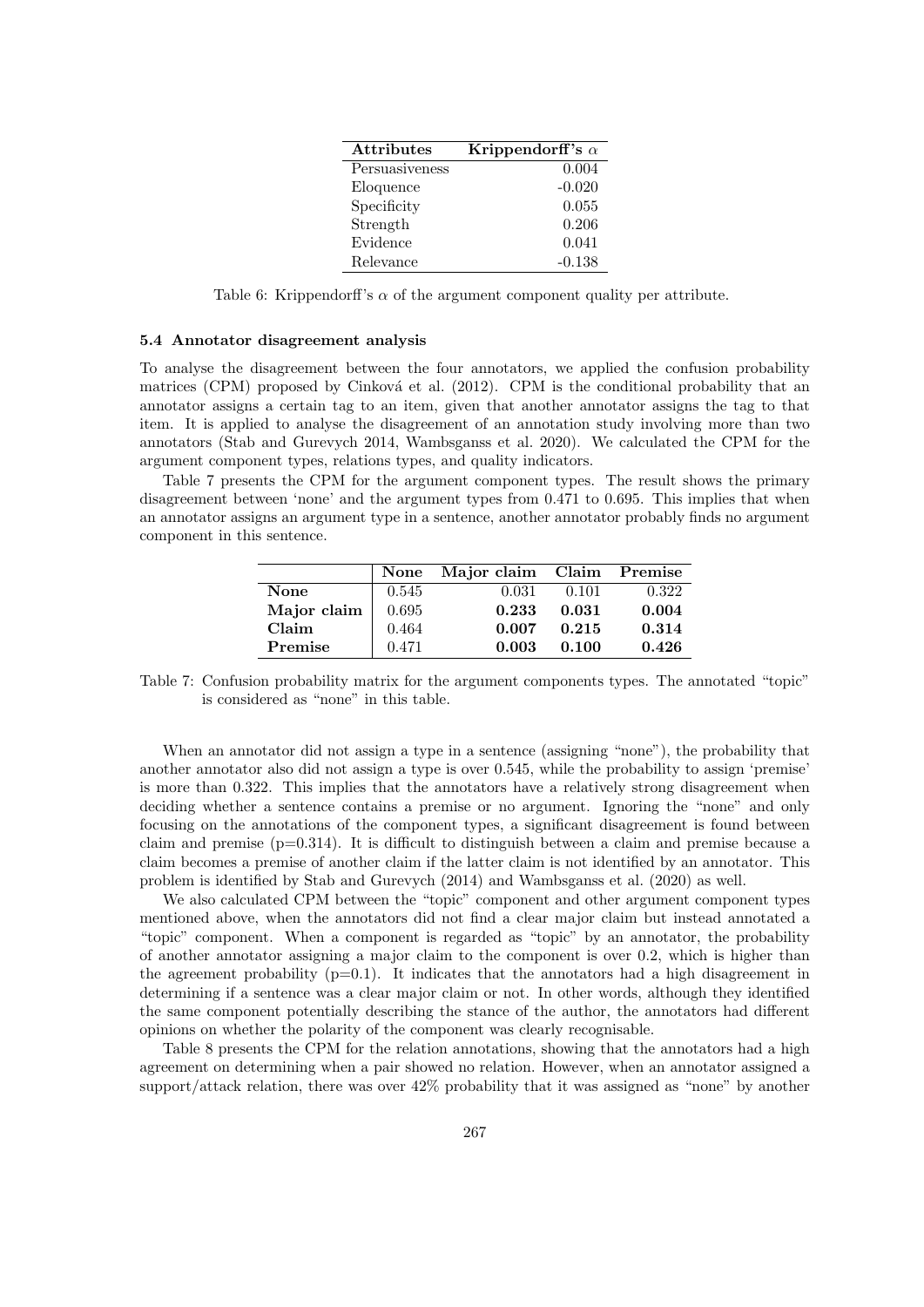|         | none  | support | attack |
|---------|-------|---------|--------|
| None    | 0.976 | 0.019   | 0.005  |
| Support | 0.427 | 0.515   | 0.058  |
| attack  | 0.462 | 0.253   | 0.286  |

Table 8: Confusion probability matrix for the annotation of argument component relation.

| $\mathbf{1}$ | $\mathbf{r}$ | $3-$ | 4 5                                                 | 6 |
|--------------|--------------|------|-----------------------------------------------------|---|
|              |              |      | $1   0.045 0.120 0.284 0.338 0.172 0.041$           |   |
|              |              |      | $2   0.075 0.040 0.264 0.350 0.221 0.049$           |   |
|              |              |      | $3   0.091   0.136   0.106   0.344   0.264   0.059$ |   |
|              |              |      | $4   0.086   0.143   0.272   0.159   0.276   0.064$ |   |
|              |              |      | $\mathbf{5}$   0.054 0.112 0.259 0.343 0.171 0.061  |   |
|              |              |      | 6   $0.053$ $0.102$ $0.239$ $0.327$ $0.248$ $0.030$ |   |

Table 9: Confusion probability matrix for the persuasiveness scores.

annotator. The agreement on "support" relations is over 50%, while the agreement on "attack" relations is only around 28%. The probability of assigning an "attack" relation type is very low when another annotator assigns a "none" or "support" relation. The agreement probability on the "attack" relation is relatively acceptable.

We also calculated the CPM for the persuasiveness scores (see Table 9). The result reveals that there is high confusion between all scoring, showing no significant agreement when scoring the persuasiveness. The CPM for other attributes shows similar results.

## 6. Corpus example, statistics, and analysis

In this section we first provide an example of the annotations contained in our corpus. Next, the statistic description of the argument components is introduced. Following that, we analyse the annotated quality values in the corpus to understand how the attribute values are relevant to the persuasiveness value. Finally, we compare the annotation results between the essays with and without annotated major claim.

## 6.1 An example in the corpus

The example below shows a major claim, a claim, and some premises from an essay in the corpus. Moreover, an example of the attribute scores of an argument component is given to provide insight into the attributes representing argumentation quality. Below is a major claim taken from an essay in the corpus.

Major claim: lijkt het mij dan ook overbodig om op de barricades te gaan staan voor vrouwelijke quota aan de top van het bedrijfsleven (I think it is unnecessary to stand on the barricades for female quotas at the top of the business world)

This component is a typical major claim clearly stating the stance of the author that having female quotas in business is not necessary. The author has several arguments. One is that:

Claim (for): Angela Merkel is één van de mooiste voorbeelden waarom quota niet nodig zijn voor de bedrijfstop (Angela Merkel is one of the best examples why quotas are not necessary for the corporate top)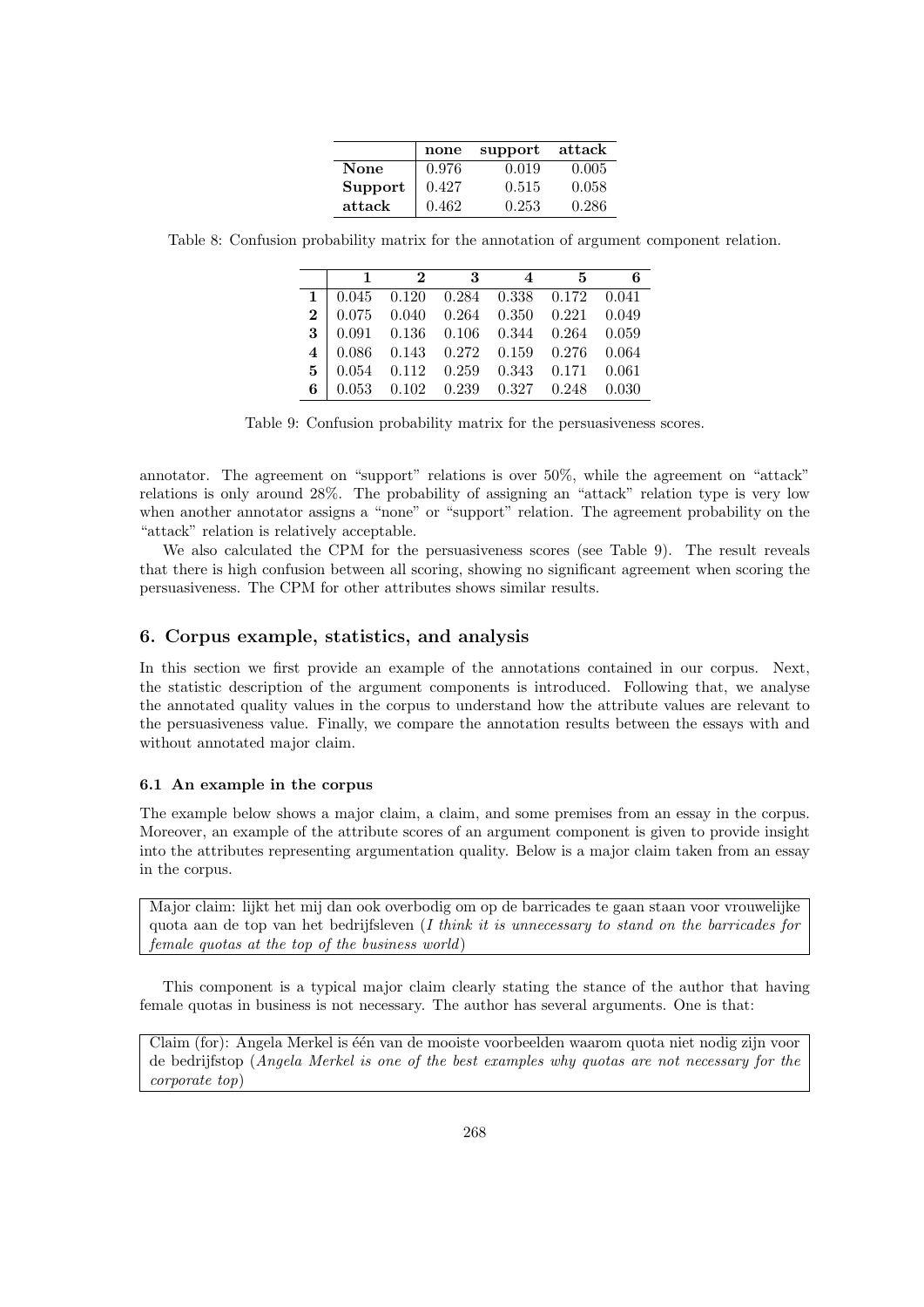The author proposes Angela Merkel is a good example to support the stance (the major claim of the essay) and he/she continues to provide some reasons:

Premise1: Ze is een self-made vrouw die zich tot de top van het machtigste land van Europa heeft weten op te werken (She is a self-made woman who has risen to the top of the most powerful country in Europe)

Premise2: De bondkanselier bepaalt het reilen en zeilen binnen Europa (The Chancellor determines the ins and outs within Europe)

Premise3: haar wil is wet (her will is law)

These three premises constitute a reasoning chain: Premise 1 is a reason to support the claim, while Premise 2 supports 1 and Premise 3 supports 2. This is one of the reasoning chains in the essay.

Table 10 shows the scores of the attributes representing the quality of the argument component Premise 1. In general, it is a persuasive argument giving its persuasiveness score is 4 out of 6. Both the scores of specificity and eloquence are 4 out of 5. It implies that the argument component is quite specific (using concrete languages "the most powerful country in Europe") and well presented (easy to understand). The Strength score is 4, meaning that the argument is not a very strong argument but still acceptable. On the other hand, the relevance score is only 3 out of 6. It indicates that stating Markel is a self-made woman is not very supportive to the claim of "she is one of the best examples". Nevertheless, its evidence score is 5 out of 6, meaning that the premises that explaining Premise 1 is quite supportive to it.

| <b>Attributes</b> | Scores |
|-------------------|--------|
| Persuasiveness    |        |
| Eloquence         |        |
| Specificity       | 4      |
| Strength          | 4      |
| Evidence          | 3      |
| Relevance         | 5      |

Table 10: The attribute scores of the example premise 1.

#### 6.2 Statistic description of the argument components

Table 11 shows an overview of statistics calculated from the compiled corpus. On average an essay contains 44 sentences and 770 tokens. Twenty-six out of the 30 essays have at least one major claim, while six have no clear major claim. The average number of argument components in the final corpus of the major claim, claim, and premise is 1.03, 4.13, and 18.7, respectively, covering 2.2%, 7.38%, and 36.77% of the words in an essay.

The essays in our corpus contain much more tokens compared to the essays in the similar corpora of Stab and Gurevych (2014) and Wambsganss et al. (2020). In our corpus the proportion between premise and claim is around 4.6. It is higher than the corpora mentioned above (about 2.4 and 1.06, respectively). This indicates that there are more premises explaining the claims in our corpus. In other words, the claims in our corpora are elaborated in more detail, and the authors establish more complex reasoning chains and arguments in the essays.

On average non-argumentative content occupies 53.6% of an essay. This is also much higher compared to 30.2% in the corpus of Stab and Gurevych (2014) and 34.2% in Wambsganss et al.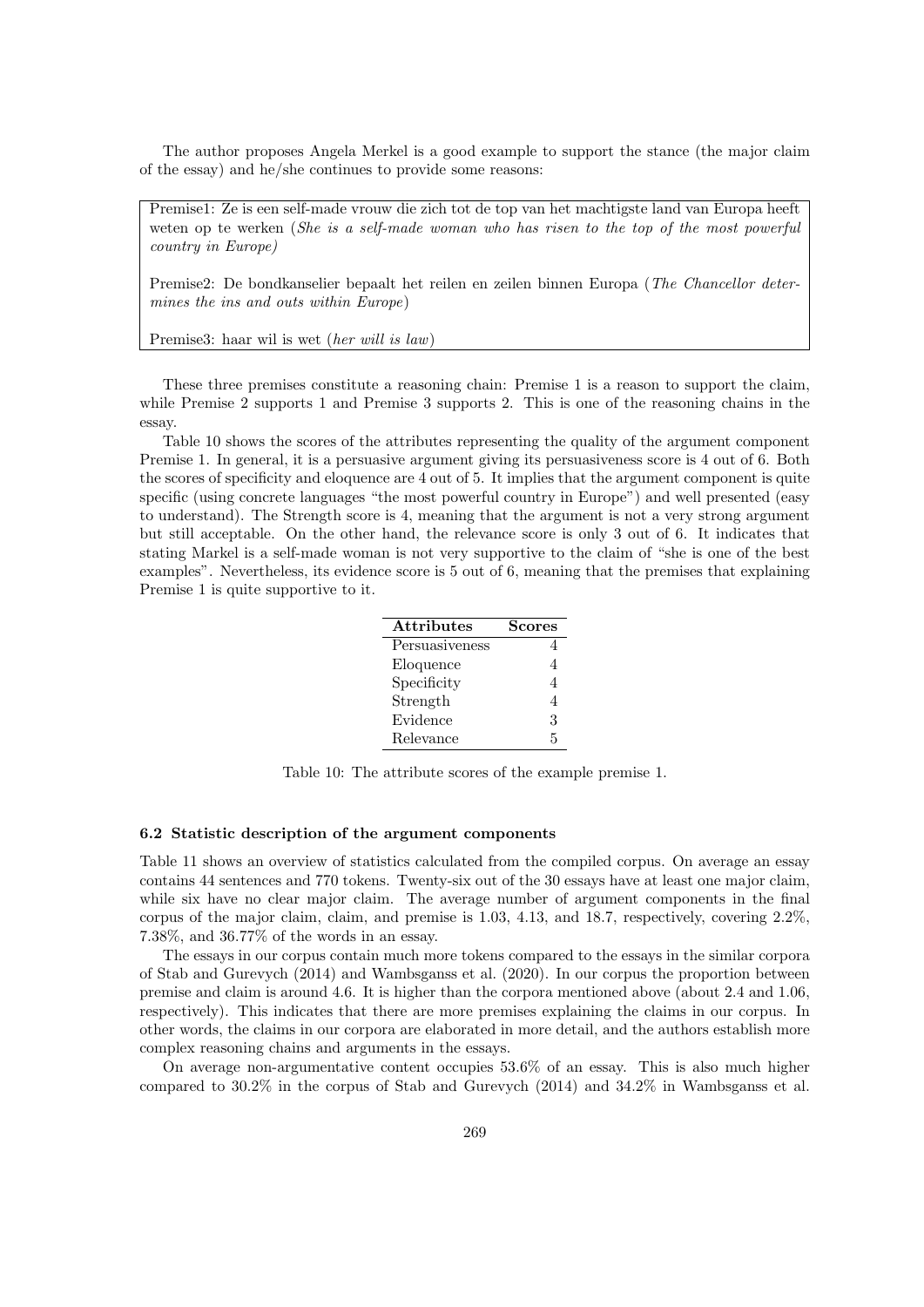|                 | All    | Ave. per essay | Sd   |
|-----------------|--------|----------------|------|
| Sentence        | 1,326  | 44.2           | 7.10 |
| Tokens          | 23,115 | 770            | 130  |
| MajorClaim      | 31     | 1.29           | 0.46 |
| Claim           | 123    | 4.13           | 1.10 |
| Claim (for)     | 85     | 2.83           | 1.26 |
| Claim (against) | 38     | 1.27           | 0.94 |
| Premise         | 561    | 18.7           | 5.12 |
| Support         | 482    | 16.07          | 4.94 |
| Attack          | 73     | 2.7            | 1.68 |

Table 11: Statistic of the created corpus.

(2020). In terms of the relation types, there are 2.8 claims with the stance "for", 1.3 with the stance "against", 16.07 "support" relations, and 2.7 "attack" relations on average. Counting the "for" and "against" as "support" and "attack", the ratio of "support" versus "attack" types is 5:1. This ratio is similar to the 7:1 in the corpus of Stab and Gurevych (2014) but much lower compared to the 32:1 found in Wambsganss et al. (2020).

### 6.3 Analysis of argument component quality annotations

Each argument component in the compiled corpus contains a score on persuasiveness, while the scores on the other five attributes are correlated to this persuasiveness score. To analyse the quality annotations in our corpus, we applied the same method as used in Carlile et al. (2018) to explore how each attribute correlates to the persuasiveness score and which impact these five attributes taken together have on the persuasiveness score.

Our corpus contains 4,061 attribute scores in total representing the argument quality measured by persuasiveness and its related attributes. As shown in Table 12, more than 93% of the given scores of persuasiveness are between 3 and 5, while the extreme scores of 1 and 2 make out only 0.7% of the total. The score distributions of other attributes are similar to the persuasiveness scores distribution that the majority of the scores are in the middle ranges (except for evidence because premises without any descendant are given low evidence scores, leading to more scores at the low  $level)^5$ .

| <b>Scores</b> | Percentage | Percentage |
|---------------|------------|------------|
| 1             | 0.004      | $0.40\%$   |
| 2             | 0.059      | 5.90%      |
| 3             | 0.273      | 27.30%     |
|               | 0.511      | 51.10%     |
| 5             | 0.15       | 15.00%     |
| ճ             | 0.003      | $0.30\%$   |

Table 12: The distribution of the scores for persuasiveness.

The Pearson Correlation Coefficients between each attribute and persuasiveness are shown in Table 13. The attributes of strength, relevance, and evidence are moderately positively correlated to persuasiveness  $(r > 0.4)$ , while specificity and eloquence correlate relatively weak.

<sup>5.</sup> See Appendix B for the full distribution in detail.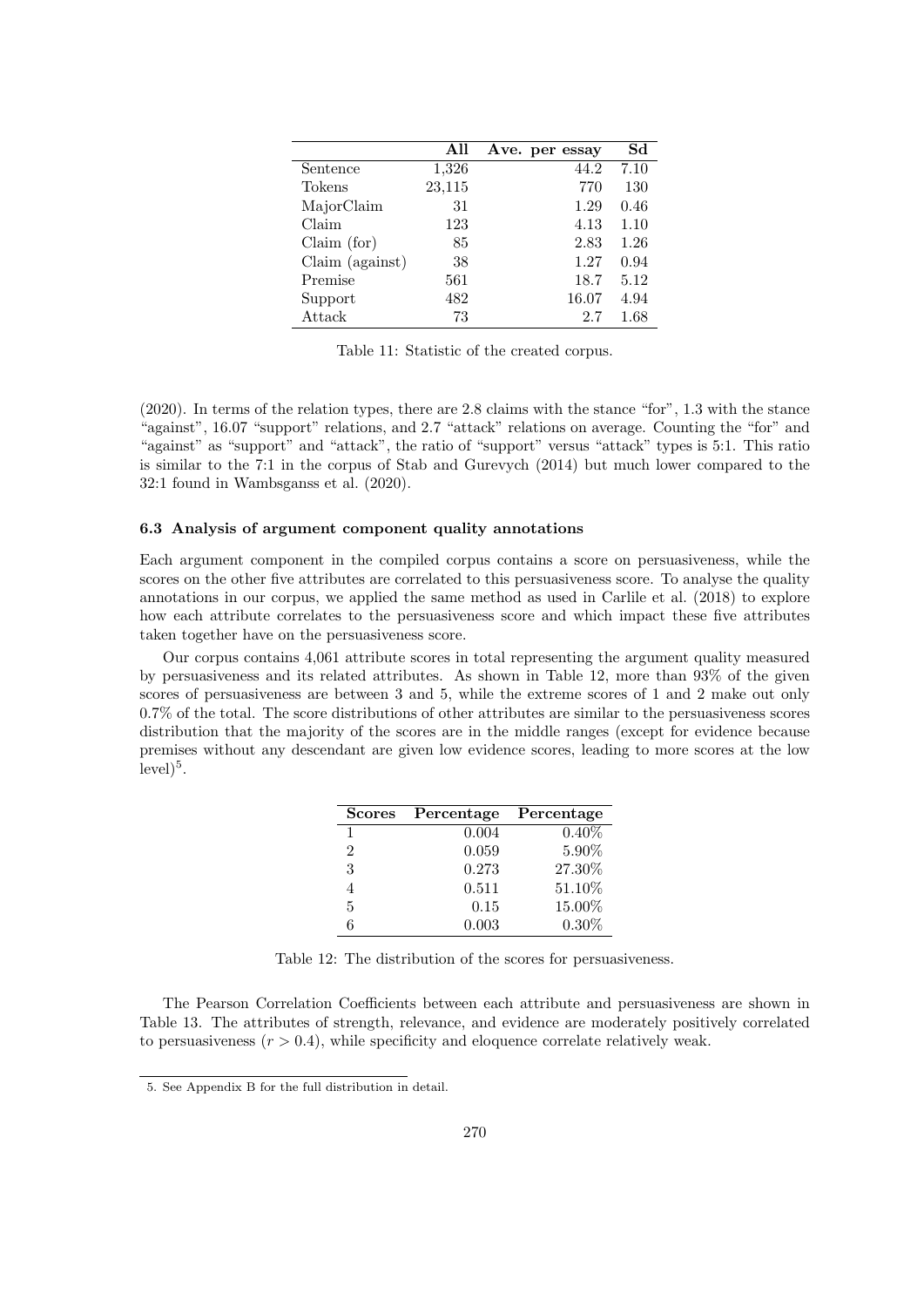|             | Pearson correlation $r$ | p-value |
|-------------|-------------------------|---------|
| Specificity | 0.295                   | < 0.001 |
| Eloquence   | 0.123                   | 0.001   |
| Strength    | 0.403                   | < 0.001 |
| Relevance   | 0.436                   | < 0.001 |
| Evidence    | 0.481                   | < 0.001 |

Table 13: The Pearson correlation between each attribute to the persuasiveness score.

We also explored how these five attributes together explained the persuasiveness of an argument. Due to the varied attribute combinations for different component types, three logistic regression models were trained for the major claim, claim, and premise, respectively. The models were trained on the arguments as parents. This means that an instance to train a model consisted of the attributes scores of a component itself and the average attributes scores of all its children<sup>6</sup>. For example, for a random premise, p, whose set of children  $C_p i$  is not empty, the instance for the premise as a parent is a tuple as follow:

$$
(a_{Sp}, a_{El}, a_{St}, a_{Re}, a_{Ev}, \frac{1}{n} \sum c_{Sp}, \frac{1}{n} \sum c_{El}, \frac{1}{n} \sum c_{St}, \frac{1}{n} \sum c_{Re}, \frac{1}{n} \sum c_{Ev})
$$

where a is an attribute score of p, c is an attribute score of a component in  $C_p$ , and n is the cardinal number of  $C_p$ . The input feature of the model was a tuple, and the predicted result was  $c_{Per}$ , the persuasiveness score of p. We conducted a 5-fold cross validation at the document level to evaluate the models. The performances of the models were measured by the Pearson correlation and the mean absolute error<sup>7</sup> (MAE) between the predicted persuasiveness score and the actual persuasiveness score. Notably, the Pearson correlation value represents the correlation between the predicted persuasiveness score and the actual score, while MAE represents the error. Hence, better performance means a higher correlation value and lower MAE value.

Table 14 shows the result of Pearson correlation and MAE per type. The correlation values of the claim and premise indicate that the combination of attributes is positively correlated to persuasiveness, while the value for the major claim indicates "no correlation" . It is probably due to the small amount of major claim data since there are only 29 instances. As for the MAE values, the results are similar in all three types (all below 0.43). It implies that when using the combination of the attributes to explain persuasiveness, the error is within 0.43 to the actual persuasiveness value.

|                     |      |      | Claim Premise Major Claim |
|---------------------|------|------|---------------------------|
| Pearson correlation | 0.42 | 0.57 | $NA*$                     |
| MAE                 | 0.43 | 0.43 | 0.42                      |

Table 14: Performances of persuasiveness prediction based on attributes. \*The standard deviation of the predicted values is zero. Hence the correlation value is not calculable as "divided by zero".

<sup>6.</sup> We use the average attributes scores of the children of the component because we need to ensure that an instance represents one component. The number of children varies per component and having more children leads to more instances for a component. Using the average scores of the children makes a component represented by one instance.

<sup>7.</sup> Mean absolute error is the mean value of the absolute differences between true value and predicted value.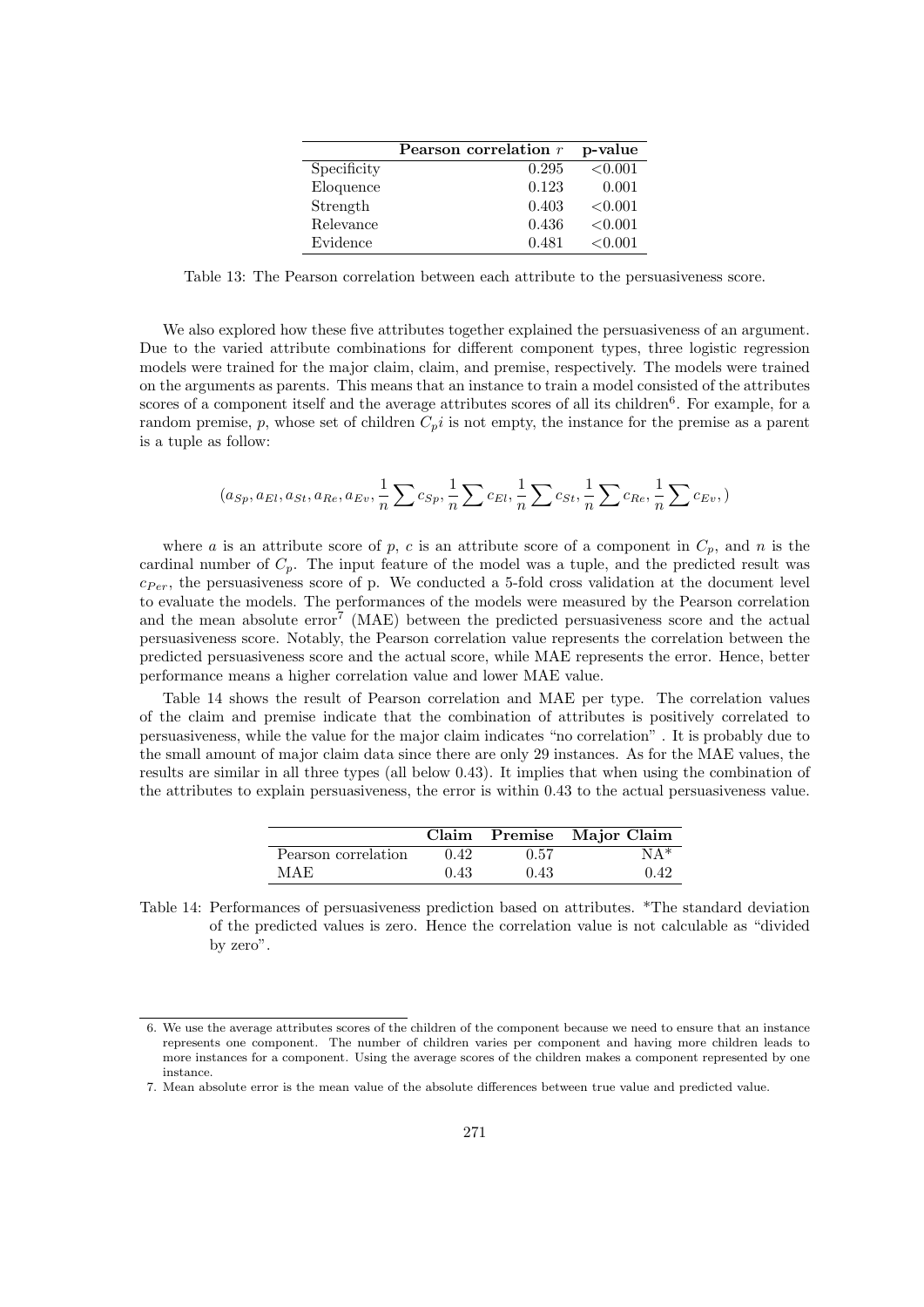|                        |       | With MC Without MC |
|------------------------|-------|--------------------|
| $#$ of essays          | 24    |                    |
| Ave. $\#$ of sentences | 44.8  | 41 2               |
| Ave. $\#$ of claims    | 3.72  | 3.83               |
| Ave. $#$ of premises   | 16.96 | 15                 |

6.4 Comparison between essays with and without clear major claim

Table 15: Statistic description of essays with and without major claims.

Some essays in the corpus contain no clear major claim. Hence, we attempted to compare the essays with and without clear major claim to explore whether this has a significant impact on the annotations and quality. There are 24 essays with at least one major claim in the compiled corpus. Table 15 shows the statistic description comparison between essays with and without a clear major claim. It shows that the average number of claims is similar in both cases. The average number of premises for the essays with the major claim (ave= $16.96$ ) is slightly higher compared to the essays without a major claim (ave=15), although the difference is not significant (t=0.89, p=0.38).

As for the quality, the distribution of the given scores of the essays with the major claim is similar to the essays without (see Table 16). There is no significant difference between the annotation in an essay with and without a clear major claim. This opens the possibility to include essays without clear major claims in corpora for analysing argumentative essays.

| <b>Score</b>   | With MC | Without MC |
|----------------|---------|------------|
| 1              | 0.017   | 0.013      |
| $\overline{2}$ | 0.082   | 0.055      |
| 3              | 0.234   | 0.18       |
| 4              | 0.453   | 0.5        |
| 5              | 0.208   | 0.246      |
| 6              | 0.006   | 0.005      |
| Total          |         |            |

Table 16: The distributions of all the collected scores comparing between essays with and without annotated major claims.

## 7. Conclusions

In this article we report on the creation of the first Dutch essay corpus with annotated argument structures and quality indicators. The corpus contains 30 essays, and each of them contains the annotations of the argument components at the token levels and the relations between the argument components. The quality of the argument components is annotated and measured by persuasiveness scores and the scores of its related attributes. The inter-annotator agreement analysis shows relatively low agreement between the annotators. There are multiple reasons for this: Firstly, the annotations are performed on essays not using a standard format, leading to less organised text structures. Secondly, the essays have a longer length and higher percentage of non-argument contents when compared to essays used in other analyses. These essay characteristics increase the chances of different opinions between annotators. We believe that annotating argument structures in structured essays leads to more accurate annotations because the argument components are easily recognised. Besides, we did not attempt to maximise the agreement between the annotators via in-depth group discussion together with all the annotators. The opinions of the annotators were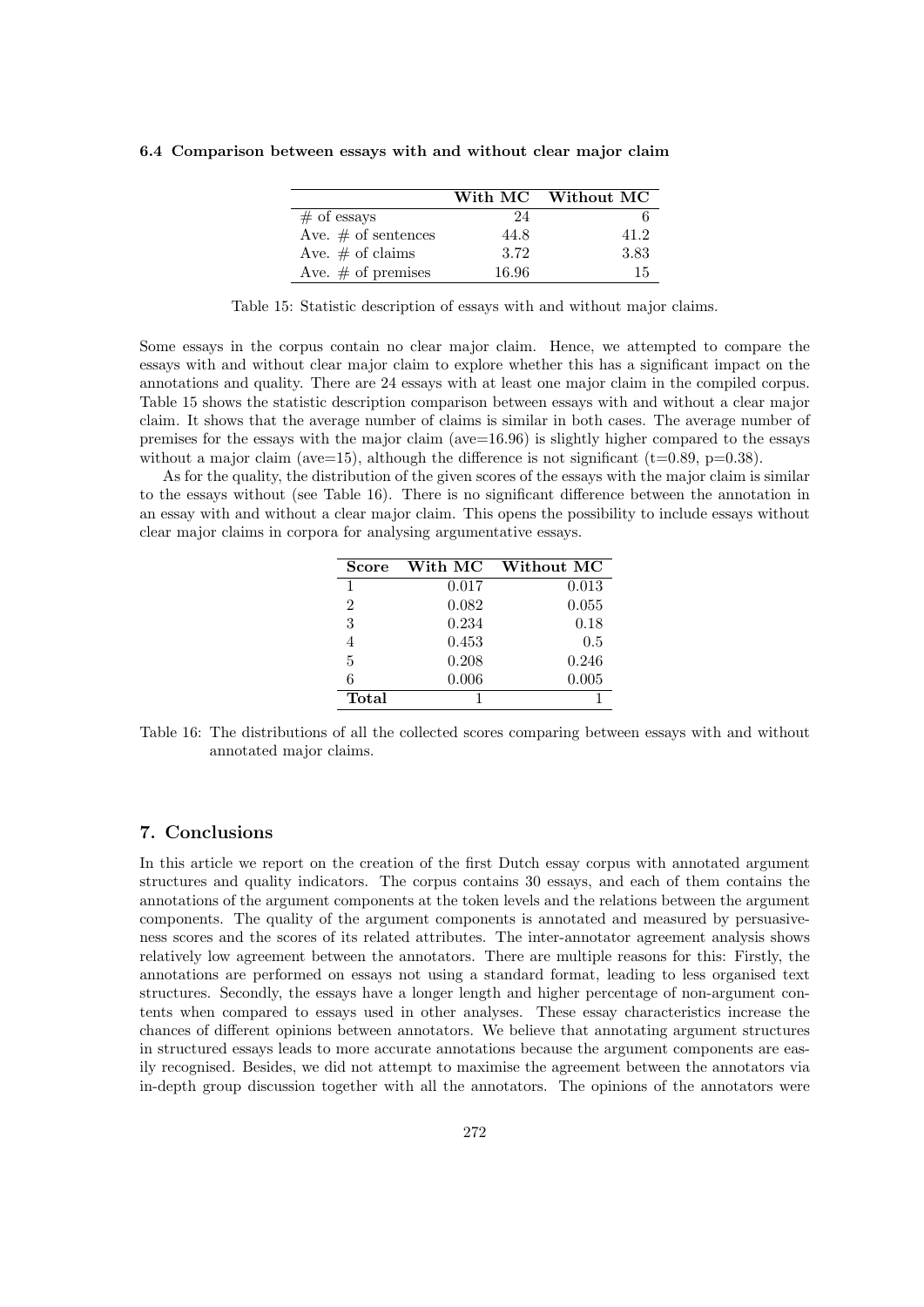not unified to reach a similar standard and understanding of the annotation found in other studies. Another factor that leads to low agreement values between annotators is that the agreement calculation was done on the annotation of the entire corpus instead of a small section of the corpus as was done in other studies. One possible solution to increase inter-annotator agreement would be to further improve the guidelines we used and to allow the annotators to annotate the argument components at the sentence level, while omitting the argument types. This method is proposed in a recent work by Putra et al. (2021). Four annotators participated in the annotation tasks, sometimes leading to ambiguous annotations that had to be resolved by the authors. In contrast, previous studies used only one or two annotators to annotate an essay in their final corpus. We believe that although a higher number of annotators may lead to lower inter-annotator agreement values, it can also guarantees the objectivity and correctness of the corpus.

In future studies, more essays from the Dutch CSI corpus will be annotated to expand our annotated corpus. As the essays in our corpus are not well-structured, it might be beneficial to train a model with a hybrid corpus in which well-structed and less well-structured essays are contained. The model resulting from such a corpus is probably more practically applicable, because the training data covers essays in written in different structures.

With the corpus we provide and plan to extend, we aim to create models for argumentation analysis. The created models service to train supervised machine learning tools that can provide automated argument analysis for Dutch essays based on the annotation of the argument components and relations. In the future we hope to develop an automated essay scoring tool on the argumentation aspect of an essay, which is why we included scores of persuasiveness and other relevant attributes in the corpus. Such tools can become beneficial to generate automated feedback so that teachers and students can take advantage of it for improving argument writing and assessment. In future research, we will also explore the role of the non-argument content in argumentative essays and how this content is relevant to connecting the argument components in argumentation trees.

## References

- Carlile, Winston, Nishant Gurrapadi, Zixuan Ke, and Vincent Ng (2018), Give me more feedback: Annotating argument persuasiveness and related attributes in student essays, Proceedings of the 56th Annual Meeting of the Association for Computational Linguistics (Volume 1: Long Papers), pp. 621–631.
- Cinková, Silvie, Martin Holub, and Vincent Kríž (2012), Managing uncertainty in semantic tagging, Proceedings of the 13th Conference of the European Chapter of the Association for Computational Linguistics, pp. 840–850.
- Eger, Steffen, Johannes Daxenberger, and Iryna Gurevych (2017), Neural end-to-end learning for computational argumentation mining, Proceedings of the 55th Annual Meeting of the Association for Computational Linguistics (Volume 1: Long Papers), Vol. 1, pp. 11–22.
- Eger, Steffen, Johannes Daxenberger, Christian Stab, and Iryna Gurevych (2018), Cross-lingual argumentation mining: Machine translation (and a bit of projection) is all you need!, Proceedings of the 27th International Conference on Computational Linguistics, pp. 831–844.
- Ferretti, Ralph P and William E Lewis (2019), Knowledge of persuasion and writing goals predict the quality of children's persuasive writing, Reading and Writing  $32$  (6), pp. 1411–1430, Springer.
- Fisas, Beatríz, Francesco Ronzano, and Horacio Saggion (2016), A multi-layered annotated corpus of scientific papers, Proceedings of the Tenth International Conference on Language Resources and Evaluation (LREC'16), pp. 3081–3088.
- Fishcheva, Irina and Evgeny V. Kotelnikov (2019), Cross-lingual argumentation mining for Russian texts., International Conference on Analysis of Images, Social Networks and Texts pp. 134–144.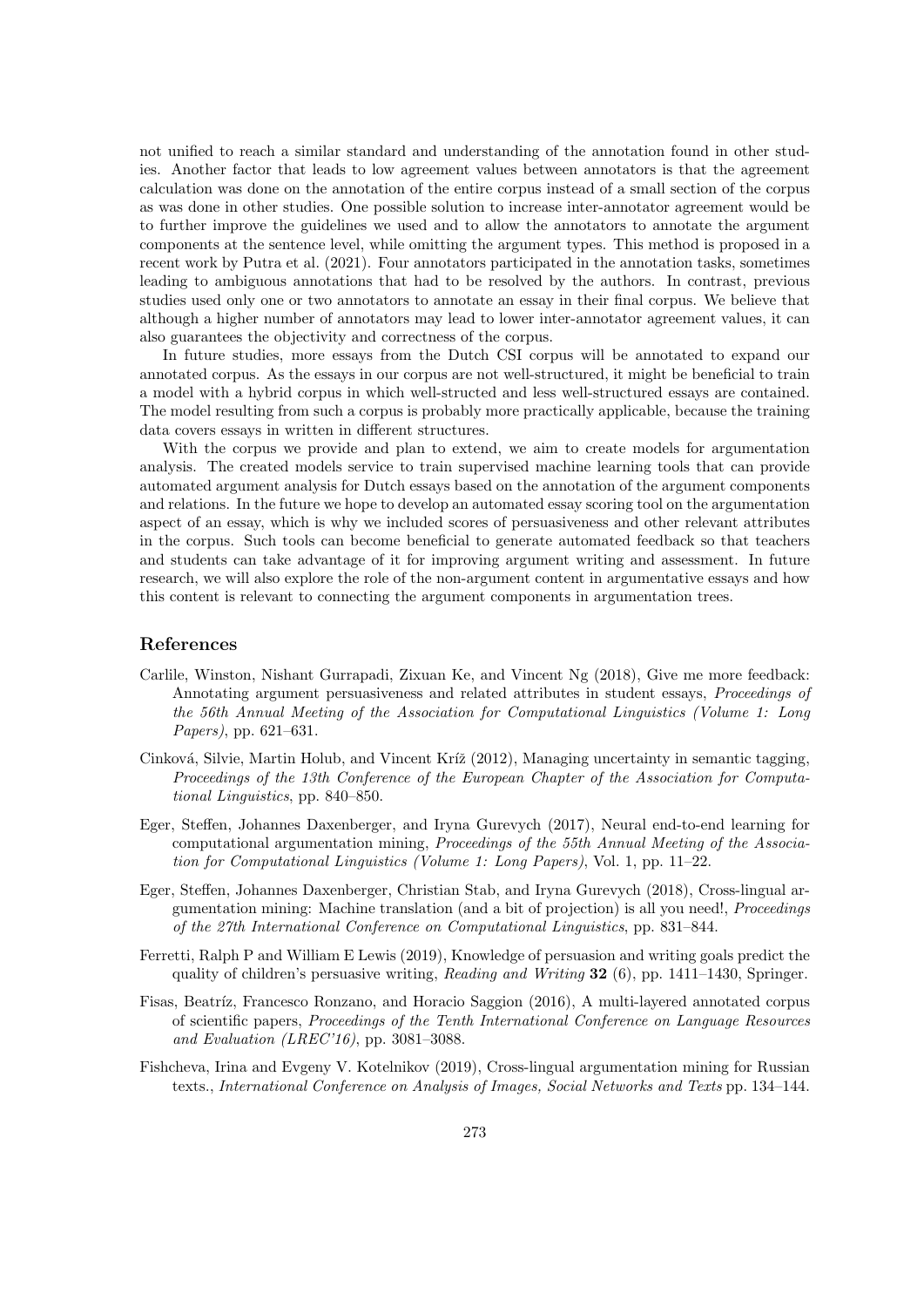- Fleiss, Joseph L (1971), Measuring nominal scale agreement among many raters., Psychological bulletin 76 (5), pp. 378, American Psychological Association.
- Freeman, James B (2011), Argument Structure: Representation and Theory, Vol. 18, Springer Science & Business Media.
- Gallagher, H Alix, Katrina R Woodworth, and Nicole L Arshan (2015), Impact of the national writing project's college-ready writers program on teachers and students, Menlo Park, CA: SRI International.
- Gao, Yanjun, Alex Driban, Brennan Xavier McManus, Elena Musi, Patricia Davies, Smaranda Muresan, and Rebecca J Passonneau (2019), Rubric reliability and annotation of content and argument in source-based argument essays, Proceedings of the Fourteenth Workshop on Innovative Use of NLP for Building Educational Applications, pp. 507–518.
- Ghosh, Debanjan, Aquila Khanam, Yubo Han, and Smaranda Muresan (2016), Coarse-grained argumentation features for scoring persuasive essays, Proceedings of the 54th Annual Meeting of the Association for Computational Linguistics (Volume 2: Short Papers), pp. 549–554.
- Granger, Sylviane, Estelle Dagneaux, Fanny Meunier, Magali Paquot, et al. (2009), International corpus of learner English, Presses universitaires de Louvain Louvain-la-Neuve.
- Gretz, Shai, Roni Friedman, Edo Cohen-Karlik, Assaf Toledo, Dan Lahav, Ranit Aharonov, and Noam Slonim (2020), A large-scale dataset for argument quality ranking: Construction and analysis., Proceedings of the AAAI Conference on Artificial Intelligence, Vol. 34, pp. 7805– 7813.
- Habernal, Ivan and Iryna Gurevych (2016), What makes a convincing argument? Empirical analysis and detecting attributes of convincingness in web argumentation, Proceedings of the 2016 Conference on Empirical Methods in Natural Language Processing, pp. 1214–1223.
- Iida, Ryu, Mamoru Komachi, Kentaro Inui, and Yuji Matsumoto (2007), Annotating a Japanese text corpus with predicate-argument and coreference relations, Proceedings of the linguistic annotation workshop, pp. 132–139.
- Ke, Zixuan, Hrishikesh Inamdar, Hui Lin, and Vincent Ng (2019), Give me more feedback ii: Annotating thesis strength and related attributes in student essays, Proceedings of the 57th Annual Meeting of the Association for Computational Linguistics, pp. 3994–4004.
- Krippendorff, Klaus (1980), Content analysis: An introduction to its methodology, Sage publications.
- Krippendorff, Klaus (2004), Measuring the reliability of qualitative text analysis data, Quality and quantity 38, pp.  $787-800$ , Springer.
- Lauscher, Anne, Goran Glavaš, and Simone Paolo Ponzetto (2018), An argument-annotated corpus of scientific publications, Proceedings of the 5th Workshop on Argument Mining, pp. 40–46.
- Lauscher, Anne, Lily Ng, Courtney Napoles, and Joel Tetreault (2020), Rhetoric, logic, and dialectic: Advancing theory-based argument quality assessment in natural language processing,  $arXiv$ preprint arXiv:2006.00843.
- Lawrence, John and Chris Reed (2020), Argument Mining: A Survey, Computational Linguistics 45 (4), pp. 765–818.
- Li, Mengxue, Shiqiang Geng, Yang Gao, Shuhua Peng, Haijing Liu, and Hao Wang (2017), Crowdsourcing argumentation structures in Chinese hotel reviews, 2017 IEEE International Conference on Systems, Man, and Cybernetics (SMC), IEEE, pp. 87–92.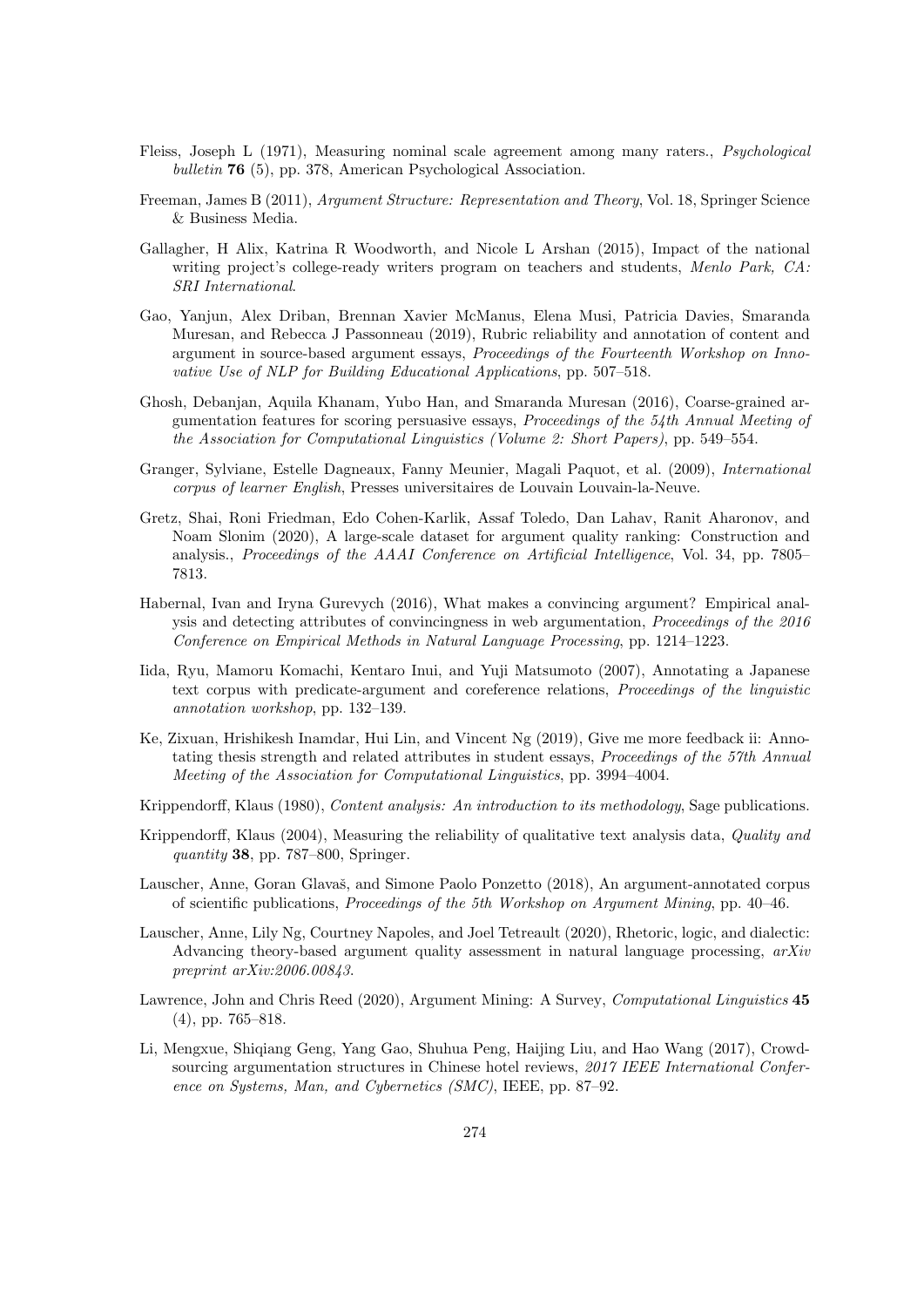- Lippi, Marco and Paolo Torroni (2016), Argumentation mining: State of the art and emerging trends, ACM Transactions on Internet Technology (TOIT) 16 (2), pp. 1–25, ACM New York, NY, USA.
- Mann, William C and Sandra A Thompson (1988), Rhetorical structure theory: Toward a functional theory of text organization, Text-interdisciplinary Journal for the Study of Discourse 8 (3), pp. 243–281, Walter de Gruyter, Berlin/New York.
- Palau, Raquel Mochales and Marie-Francine Moens (2009), Argumentation mining: the detection, classification and structure of arguments in text, Proceedings of the 12th international conference on artificial intelligence and law, pp. 98–107.
- Peldszus, Andreas and Manfred Stede (2015), An annotated corpus of argumentative microtexts, Argumentation and Reasoned Action: Proceedings of the 1st European Conference on Argumentation, Lisbon, Vol. 2, pp. 801–815.
- Purdue, Online Writing Lab (2021), Argumentative essays.
- Putra, Jan Wira Gotama, Simone Teufel, and Takenobu Tokunaga (2021), Annotating argumentative structure in English-as-a-foreign-language learner essays, Natural Language Engineering p. 1–27, Cambridge University Press.
- Redeker, Gisela, Ildikó Berzlánovich, Nynke Van Der Vliet, Gosse Bouma, and Markus Egg (2012), Multi-layer discourse annotation of a Dutch text corpus, age 1, pp. 2, Citeseer.
- Rocha, Gil and Henrique Lopes Cardoso (2017), Towards a relation-based argument extraction model for argumentation mining, International Conference on Statistical Language and Speech Processing pp. 94–105.
- Rocha, Gil, Christian Stab, Henrique Lopes Cardoso, and Iryna Gurevych (2018), Cross-lingual argumentative relation identification: from English to Portuguese, *Proceedings of the 5th Workshop* on Argument Mining, pp. 144–154.
- Stab, Christian and Iryna Gurevych (2014), Annotating argument components and relations in persuasive essays, Proceedings of COLING 2014, the 25th international conference on computational linguistics: Technical papers, pp. 1501–1510.
- Stab, Christian and Iryna Gurevych (2017), Parsing argumentation structures in persuasive essays, Computational Linguistics 43 (3), pp. 619–659, MIT Press.
- Stenetorp, Pontus, Sampo Pyysalo, Goran Topić, Tomoko Ohta, Sophia Ananiadou, and Jun'ichi Tsujii (2012), Brat: a web-based tool for NLP-assisted text annotation, Proceedings of the Demonstrations at the 13th Conference of the European Chapter of the Association for Computational Linguistics, Association for Computational Linguistics, Avignon, France, pp. 102–107.
- Toledo, Assaf, Shai Gretz, Edo Cohen-Karlik, Roni Friedman, Elad Venezian, Dan Lahav, Michal Jacovi, Ranit Aharonov, and Noam Slonim (2019), Automatic argument quality assessment - new datasets and methods., Proceedings of the 2019 Conference on Empirical Methods in Natural Language Processing and the 9th International Joint Conference on Natural Language Processing (EMNLP-IJCNLP), pp. 5624–5634.
- Toledo-Ronen, Orith, Matan Orbach, Yonatan Bilu, Artem Spector, and Noam Slonim (2020), Multilingual argument mining: Datasets and analysis, arXiv preprint arXiv:2010.06432.
- Van Der Vliet, Nynke, Ildikó Berzlánovich, Gosse Bouma, Markus Egg, and Gisela Redeker (2011), Building a discourse-annotated Dutch text corpus, Bochumer Linguistische Arbeitsberichte 3, pp. 157–171.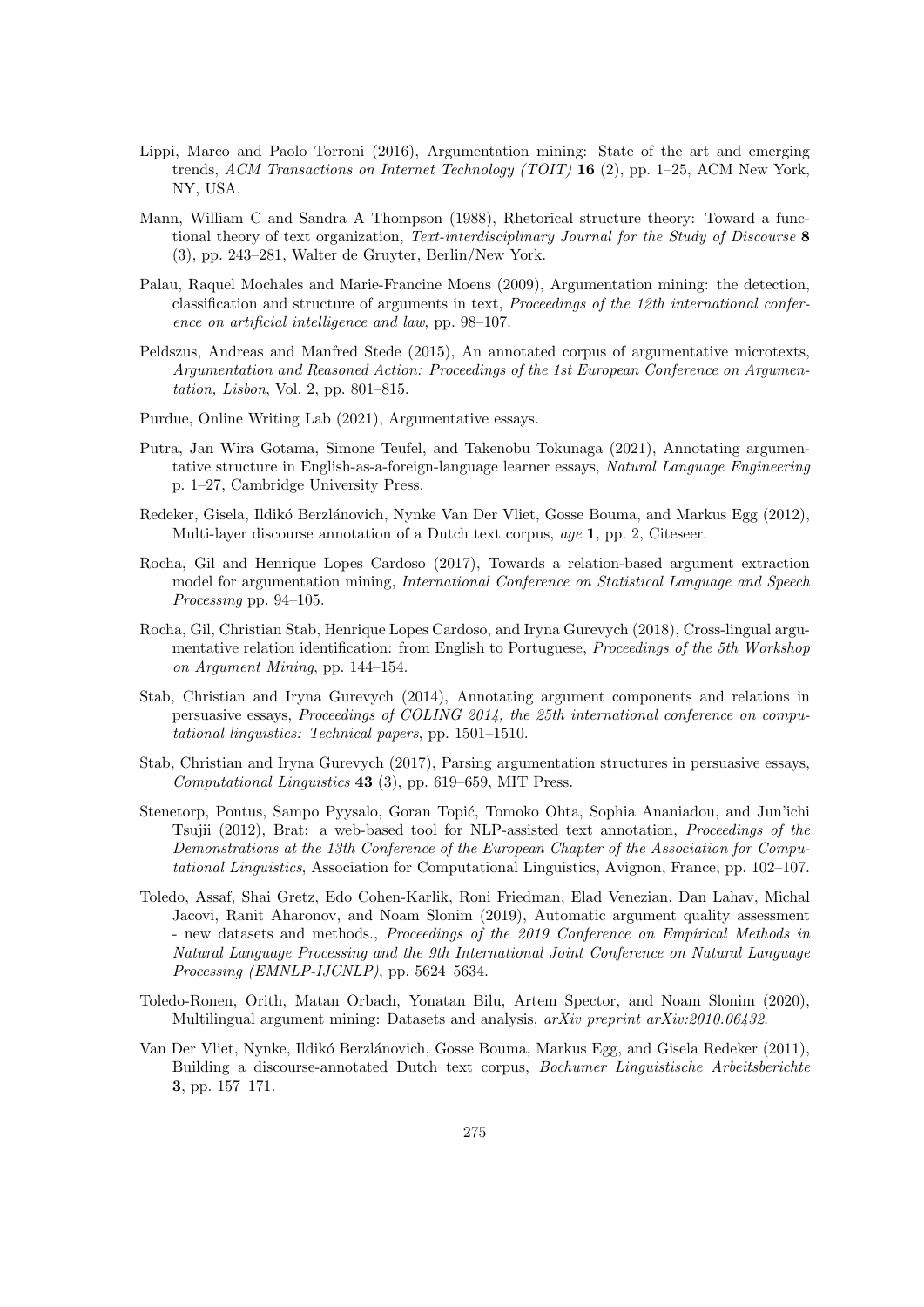- Verhoeven, Ben and Walter Daelemans (2014), CLiPS stylometry investigation (CSI) corpus: A Dutch corpus for the detection of age, gender, personality, sentiment and deception in text., LREC, pp. 3081–3085.
- Visser, Jacky, John Lawrence, Chris Reed, Jean Wagemans, and Douglas Walton (2021), Annotating argument schemes, Argumentation 35 (1), pp. 101–139.
- Wachsmuth, Henning, Nona Naderi, Yufang Hou, Yonatan Bilu, Vinodkumar Prabhakaran, Tim Alberdingk Thijm, Graeme Hirst, and Benno Stein (2017), Computational argumentation quality assessment in natural language, Proceedings of the 15th Conference of the European Chapter of the Association for Computational Linguistics: Volume 1, Long Papers, pp. 176–187.
- Wagemans, Jean H.M. (2016), Constructing a periodic table of arguments, Social Science Research Network.
- Walton, Douglas, Christopher Reed, and Fabrizio Macagno (2008), Argumentation schemes, Cambridge University Press.
- Wambsganss, Thiemo, Christina Niklaus, Matthias Söllner, Siegfried Handschuh, and Jan Marco Leimeister (2020), A corpus for argumentative writing support in German, Proceedings of the 28th International Conference on Computational Linguistics, International Committee on Computational Linguistics, Barcelona, Spain (Online), pp. 856–869.
- Zhang, Ligin, Howard Spoelstra, and Marco Kalz (2020), Argument component identification and its application in feedback on Dutch essays, Companion Proceedings 10th International Conference on Learning Analytics & Knowledge (LAK20), pp. 732–735.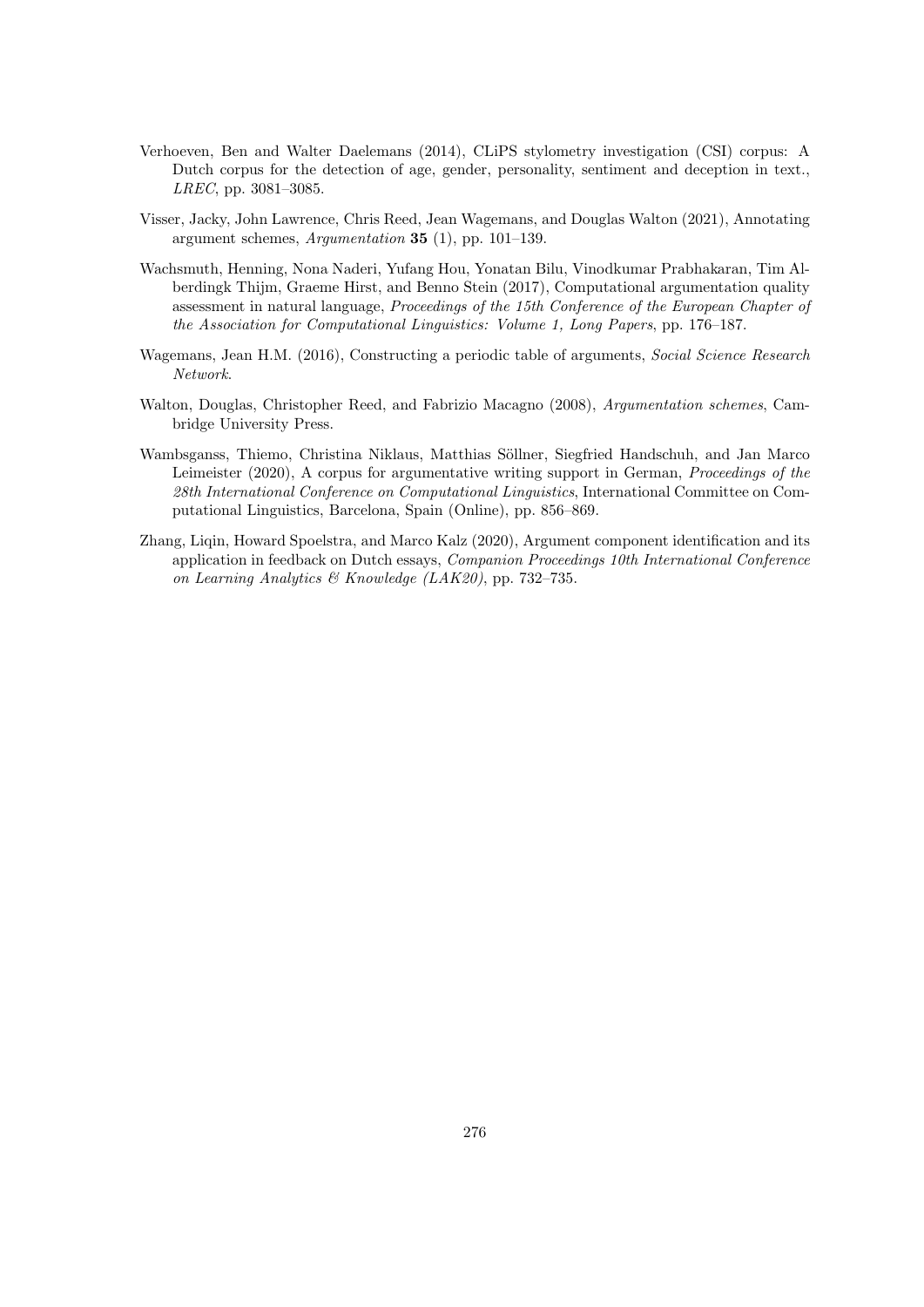## Appendix A. Rules to define boundary of an argument

• Completeness: an argument component should be a complete sentence. Example:

Door [de exponentiele ontwikkeling van het internet] (1) [barst het van de informatieve websites] (2).

(Due to  $[the\; exponential\; development\; of\; the\; Internet]$  (1)  $[it\; is\; bursting\; with\; informative\;$ websites] (2).)

Although (1) is the reason of (2), but we cannot consider (1) as an argument component because it is not a complete sentence.

• Relevance: you should include all relevant materials in an argument component.

Example:

Door [de exponentiele ontwikkeling van het internet] (1) [barst het van de informatieve websites] (2).

(Due to  $[the\; exponential\; development\; of\; the\; Internet]$   $(1)$   $[it\; is\; bursting\; with\; informative\;$ websites] (2).)

(2) itself is a complete sentence, and it is the core component of this sentence. However, (1) provides extra information in the sentence, and it should be included because it is relevant to (2).

• No shell language: you should not include shell languages such as "mijn standpunt is" ( $mv$ ) standpoint is), "bijvoorbeeld" (for example), because they are context-irrelevant. Example:

Een groot nadeel van de kranten voor een euro (en een beetje) is dat [ze bomvol informatie staan waar jij als lezer waarschijnlijk zo goed als niets aan hebt].

(A big disadvantage of the newspapers for a euro (and a bit) is that [they are full of information that is probably of no use to you as a reader].)

All the words before "dat" are not related to the context in the core part of the sentence. Hence, it should not be included in the argument component.

• Splitting: if a sentence contains more than one argument components, it should be split. Normally these two components are connective by a connective such as "omdat", "want", "en".

Example:

[Reclame wordt ook nu al minder bekeken door een aantal mensen] (1), want [er is waarschijnlijk niemand die voor zijn plezier naar de onderbreking kijkt] (2).

( $[Adverting\ is\ already\ being\ watched\ less\ by\ a\ number\ of\ people\ ]\ (1),\ because\ [there\ is\ the\ number\ of\ people\].$ probably no one who watches the interruption for pleasure] (2).)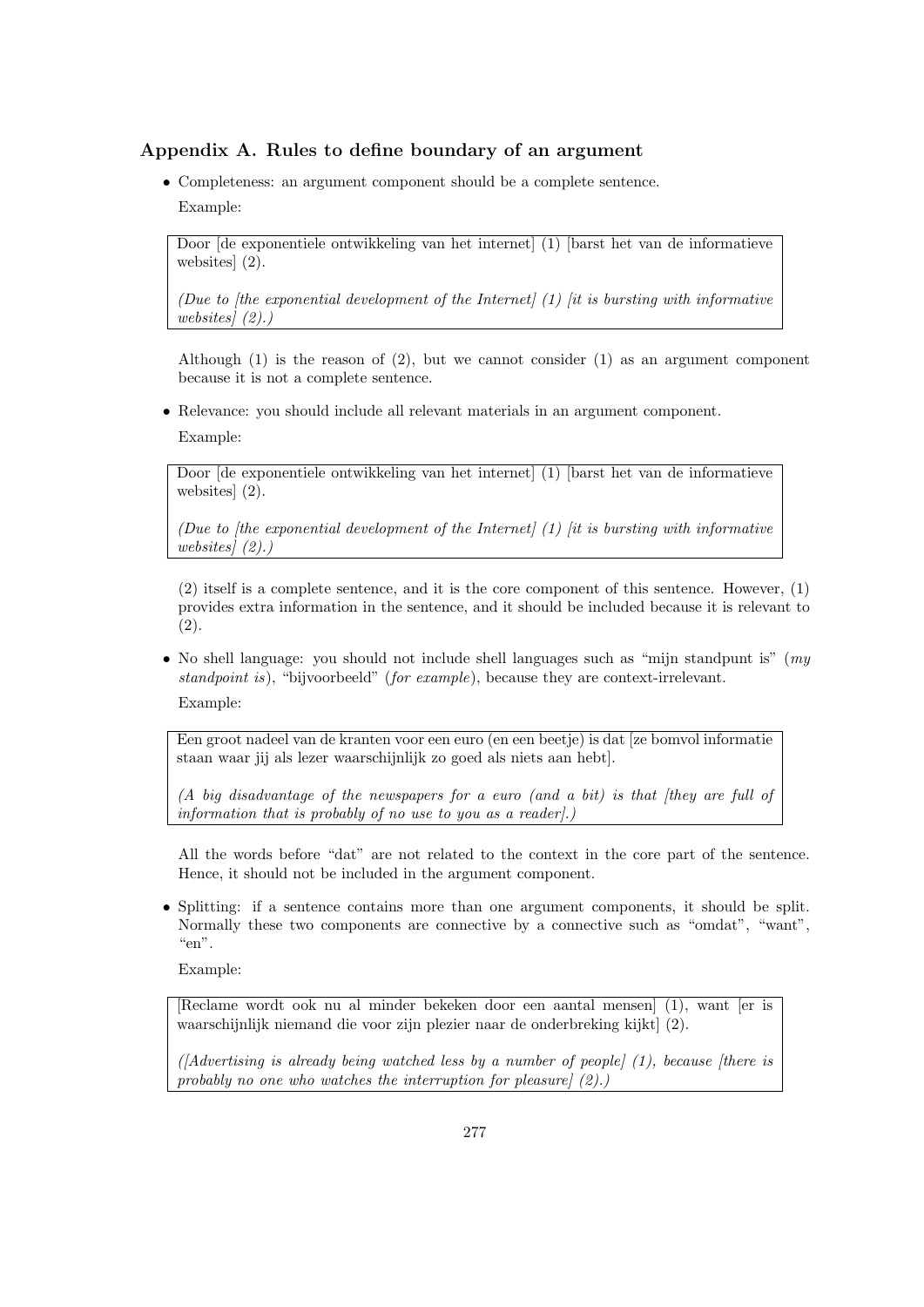It is obvious to identify that (2) is the premise of (1) since these two components are connected by "want". Hence, this sentence should be split into two argument components.

• Punctuation: the punctuation at the end of an argument component should not be included. Example:

[Vanwege het gemak rijden veel mensen met hun eigen auto].

 $(I$ Because of convenience, many people drive their own cars $I$ .)

The full stop is not included in the component.